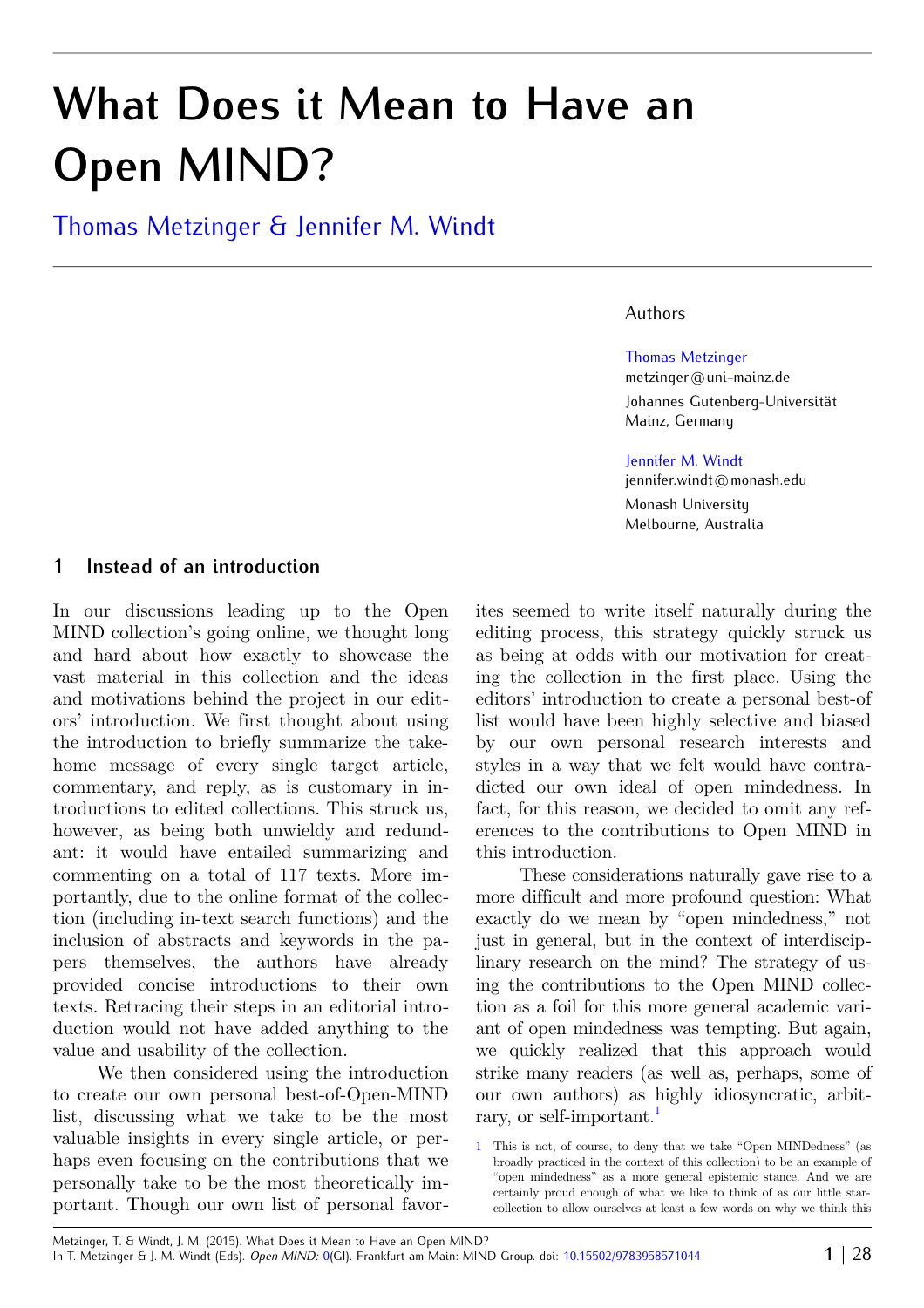[www.open-mind.net](http://www.open-mind.net/)

So we decided to use our editors' introduction to briefly address a difficult, somewhat deeper, and in some ways more classical problem: that of what *genuine* open mindedness really is and how it can contribute to the Mind Sciences. The material in the collection speaks for itself. Here, and in contrast to the vast collection that is Open MIND, we want to be concise. We want to point to the broader context of a particular way of thinking about the mind. And we want to propose an account of what open mindedness could mean in the context of the contemporary, interdisciplinary Mind Sciences. This variant of open mindedness is characterized by epistemic humility, intellectual honesty, and a new culture of charity. It also has a pragmatic dimension: open mindedness of this kind is research generating and fosters an environment of sincere and constructive interdisciplinary collaboration. And it is profoundly inspired by the classical ideals of philosophy as a pursuit of genuine insight and rational inquiry, the importance of a critical and in a certain sense non-judgmental attitude, and the deep relationship between wisdom and skepticism as an epistemic practice. Finally, and again very classically, open mindedness has an ethical dimen-

is the case. To begin with, many of the papers published here explore new ways of thinking, in the broadest sense, about the mind and new and innovative ways of driving research forward. In addition and perhaps most importantly, our choice of the title Open MIND reflects the idea that by introducing a two-way interaction between senior target authors and junior commentators through the review process, the commentaries and replies, we wanted to give our commentators the opportunity to enter into a discussion with more senior and prominent representatives of the field. Relatedly, the availability of the online version of the Open MIND collection to students and researchers from anywhere in the world, free of charge exemplifies theoretical and practical dimensions of what we consider to be academic open mindedness. And finally, on many levels, Open MIND was an exercise in editorial open mindedness. The authors and commentators asked to contribute to this collection were explicitly encouraged to discuss any topic they themselves thought relevant. The only restriction was that the target articles fall within the scope of the Mind Sciences. We also tried to foster a particular type of intellectual atmosphere by encouraging authors, commentators, and reviewers to be consistently constructive and charitable. Our hope was that this approach would bring out the best in our contributors in the different stages of the project. In many cases, we explicitly encouraged our authors to write in a way that would be accessible to readers from different academic backgrounds and to take different disciplinary perspectives into account. Generally, the publication of academic articles always involves a process of give and take between authors, editors, and reviewers. And we strongly felt that it would be a good indicator of the success of our collection if, at the end of the day, our authors were themselves happy and proud of their contributions. This entailed carefully calibrating our own roles as editors and in many cases leaving the final decision to our authors.

sion as well: it implies sensitivity to normative issues, including issues of an anthropological, sociocultural, and political kind. By bringing these different strands of ideas together and creating a bigger (and admittedly still sketchy) picture of what "open mindedness" might mean in the interdisciplinary Mind Sciences, we hope to start a conversation about how an openminded attitude and a charitable culture of collaboration can be cultivated in the future. This is very much intended as an invitation to further think about and develop this topic. We hope our readers will join us in this endeavor.

#### **2 Open mindedness as an epistemic stance**

Open mindedness is not a theoretical position, but an epistemic practice. Clearly, there are many different kinds of open mindedness, and the precise way of characterizing the relevant kind will depend on the subject matter in question, or, more simply, on what it is that one is open minded about. As a first pass at a definition, we might say that open mindedness, in its most general sense, is characterized by epistemic humility and adherence to a general ideal of intellectual honesty. This is true for open mindedness in general, but also for the specific variants we are interested in here, namely open mindedness in academic research, including interdisciplinary scientific discourse on the mind.

Whatever else it may be, open mindedness is also an *attitude* that is now shared by a growing number of researchers in philosophy of mind, cognitive science, neuroscience, and artificial intelligence (AI). We are all interested in the deep structure of the human mind and of conscious experience, but we also recognize how far away we still are from a unified theoretical model that could satisfy philosophers and scientists alike, a model that is conceptually convincing, able to integrate all existing data and make use of different methods at the same time. We do not want to fool ourselves. Although great progress has been made during the last five decades, it is not at all clear which combination of methods and which type of theoretical approach will generate the final breakthrough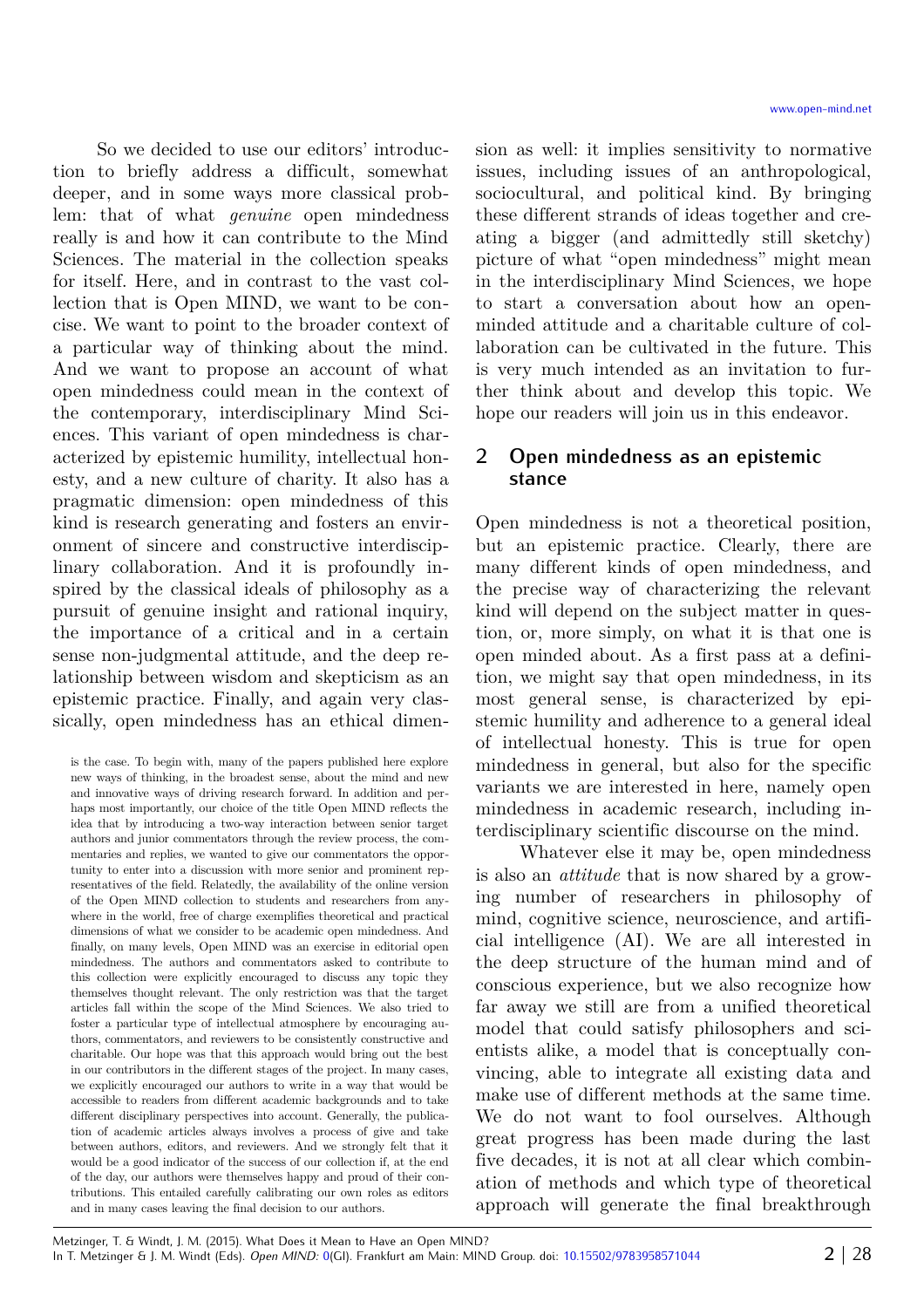or even facilitate epistemic progress. We, meaning researchers of different stripes and from different disciplines comprising the Mind Sciences, including the authors contributing to this collection, are all in the same boat: we share a common epistemic goal, and we find ourselves working in a period of major historical transition. Progress in the empirical sciences of the human mind is certainly impressive and continuously gaining momentum, generating large amounts of new and sometimes surprising data. At the same time, exciting new approaches in formal modeling and philosophical meta-theory are increasingly opening up new perspectives. Yet it is not at all clear that we are already asking the right kinds of questions or exactly which combination of conceptual and empirical tools will do the trick. Seeing this fact clearly has already begun to change our attitude. Researchers from different disciplines are listening and talking to each other in new ways. Developing news forms of inter- (and intra-)disciplinary collaboration is an integral part of this process. "Having an open mind" also refers to a kind of scientific practice that involves honestly listening to representatives of exactly those approaches and academic disciplines that you may not have expected to make a contribution.

At the same time, open mindedness, understood as a fruitful and research-generating epistemic practice, should be clearly distinguished from arbitrariness, indecisiveness, lack of specificity, and, especially in the context of philosophy, lack of conceptual precision. Open mindedness is not just any kind of openness, and it is different from simply being non-committal or hedging. The challenge is to develop an understanding of open mindedness that is guided by theoretical considerations and empirical research findings alike. Ideally, this account should suggest specific strategies for cultivating forms of sincere interdisciplinary collaboration, sharpening the underlying conceptual issues, and developing precise predictions for future research. Open mindedness of this epistemically fruitful type will often be more about asking better questions than about committing to specific answers. It will involve an attitude of willingness to question or even reject one's own prior commitments. It will be inherently critical (cf. [Lambie](#page-26-1) [2014\)](#page-26-1). And it will, perhaps, have more to do with striving for genuine understanding than with the search for truth and knowledge [\(Taylor](#page-27-2) [2014\)](#page-27-2). One core idea of the great philosopher of science [Karl](#page-27-1) [Popper,](#page-27-1) which is now reappearing in the latest mathematical theories of brain functioning, was that we are always in contact with reality at exactly the moment at which we falsify a hypothesis: the moment of failure is exactly the moment at which we touch the world.<sup>[2](#page-2-0)</sup> Similarly, the best scientific theories will be those that most easily lend themselves to falsification. For this reason, open mindedness involves, among other things, endorsing very specific theoretical positions purely for the sake of epistemic progress, rather than for the sake of being right, advancing one's career, publishing in high-impact journals, and so on. Open mindedness is not so much about the specific content of a belief, be it personal or theoretical, but about the way in which it is held.

Searching for the right kinds of questions without considering the specific answers they are likely to generate or their immediate practical implications is a good first-order approximation to the specific type of attitude we are trying to describe. Another is to consider it as an interdisciplinary variant of the principle of charity. Our point is not just that philosophers should be empirically informed or that neuroscientists should listen carefully to constructive attempts at conceptual or methodological clarification. We need to develop a new culture of scientific investigation, and this will require new and sustainable forms of interdisciplinary collaboration. In philosophy, the "principle of charity" has long been recognized and pursued in the form of reading others' statements according to the best, strongest possible interpretation

<span id="page-2-0"></span><sup>2</sup> Here is what he said about the fundamental principle of any ideological form of rationalism turned *weltanschauung*: "Uncritical or comprehensive rationalism can be described as the attitude of the person who says 'I am not prepared to accept anything that cannot be defended by means of argument or experience'. […] Now it is easy to see that this principle of an uncritical rationalism is inconsistent; for since it cannot, in its turn, be supported by argument or by experience, it implies that it should itself be discarded" (cited from [Popper](#page-27-1) [2013,](#page-27-1) p. 435; originally in [Popper](#page-27-0) & [Kiesewetter](#page-27-0) [1945/2003;](#page-27-0) see [Met](#page-26-0)[zinger](#page-26-0) [2013c](#page-26-0) for a popular discussion).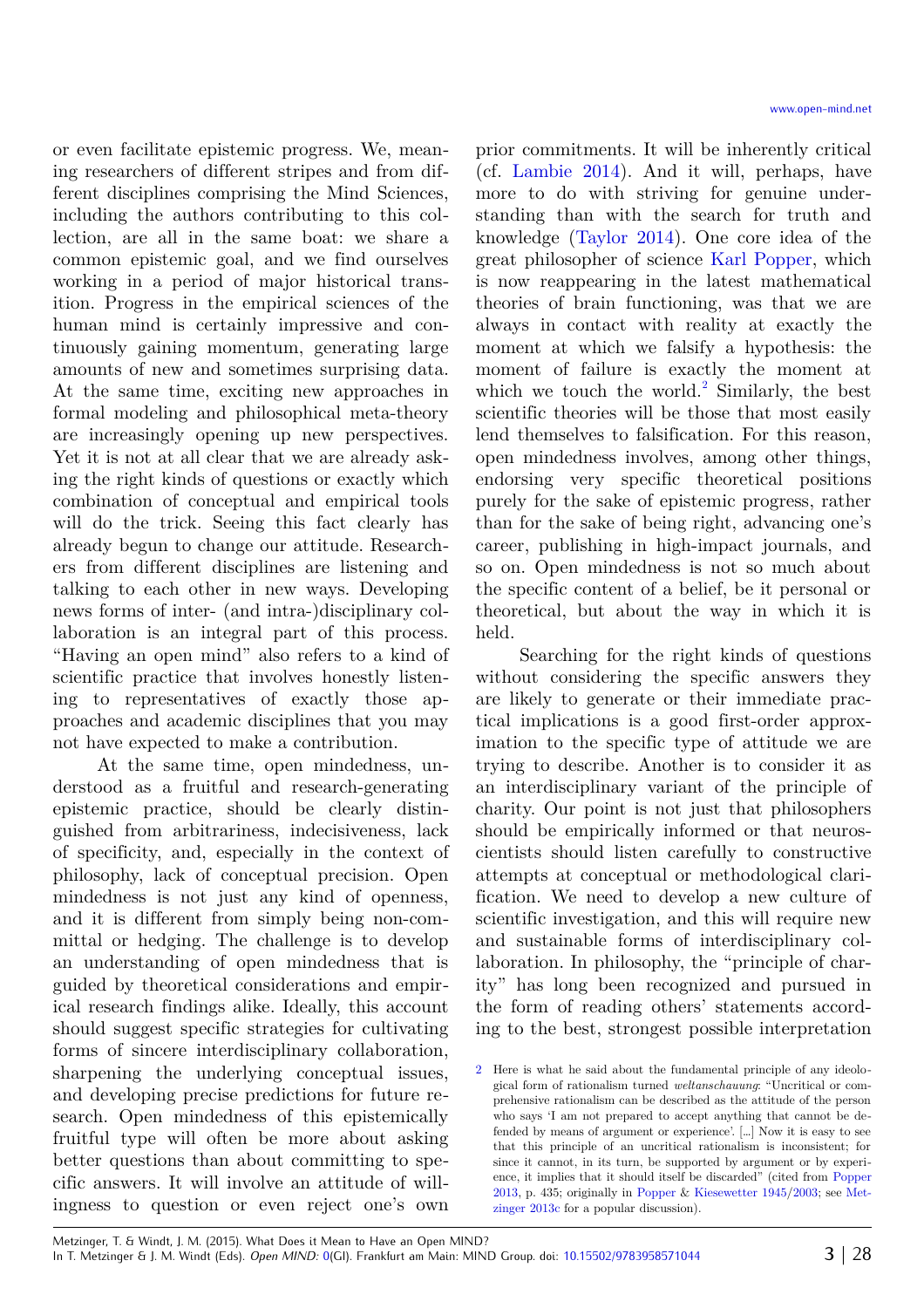—that is, to never attribute irrationality, falsehoods, or fallacies to another if alternative and more charitable readings exist. But we also all know how hard this can be. Still, the point is to not gratuitously maximize disagreement with the aim of showcasing the novelty or importance of one's own arguments. Agreement should be optimized and as each other's interpreters, we should always, whenever possible, prefer the most coherent reading in order to maximize the truth or rationality of what another philosopher says. We now need an interdisciplinary variant of this principle, and not only in bridging the gap between the humanities and the so-called hard sciences of the mind, but also in organizing novel and more efficient forms of cooperation. This point applies not only to the relationship between disciplines, but also to that between different generations of researchers. An optimization problem has to be solved: What is the best way of pooling intellectual resources and of efficiently structuring research? Therefore, a second step toward approximating an undogmatic attitude of open mindedness is to characterize it as an openness to the possibility that, for mind and consciousness, there may be no such thing as a single leading or dominating discipline, no *Leitwissenschaft*, as we say in German. Rather, not only does the connectivity between already-existing research programs have to be strengthened, the overall pattern of scientific practice also requires a new internal structure. What is needed is a new and as we will argue genuinely philosophical way of thinking.

A genuine receptiveness to unexpected ideas and different disciplinary perspectives also presupposes a certain set of abilities and different types of epistemic virtues. Some of these may lie in the field of what is commonly, if somewhat vaguely, called "first-person methods", for instance in the systematic cultivation of contemplative practice (i.e., the philosophically motivated development of *non-cognitive* and *non-intellectual* epistemic abilities). Another is tolerance of ambiguity: to not only tolerate transient cognitive, conceptual and theoretical inconsistencies between disciplines or generations, but to view certain kinds of ambiguity

as actually desirable, as a source of progress. Again, the challenge will be to distinguish productive types of ambiguity from those that are overly cautious or vague, hampering real progress. The same is true, of course, within academic disciplines themselves. Academic disciplines are not natural kinds. Contrary to what some might think, there may be no single authoritative or right way of doing philosophy, and there may be no clean way to distinguish philosophy from the empirical sciences. Open mindedness of the constructive kind will not waste time worrying too much about disciplinary demarcation criteria or labels, but will be open to different methods and approaches both between and within individual disciplines. Put differently, it may turn out to be less important whether a given question or position is philosophical (in the sense of being of a purely conceptual nature) or empirical than whether it genuinely helps advance the overall debate. Open mindedness clearly also has an inherently pragmatic dimension. When this kind of tolerance of ambiguity, for instance towards disciplinary borders, but also towards different (and ideally complementary) research methods is paired with conceptual clarity and precision, it becomes a driving force for research. This balancing act is what academic open mindedness is all about.

# **3 Open mindedness and the phenomenology of (un)certainty**

Having an open mind involves, among other things, a specific way of being noncommittal with respect to the truth of a theoretical claim or proposition. As pointed out earlier, this is not the same as hedging: one can investigate and even defend the truth of a proposition or the adequacy of a given theoretical-conceptual or empirical model while at the same time acknowledging that it might be false. This continued openness to the falsifiability of scientific hypotheses, often associated with attempts to bring about specific ways of establishing and testing their falsity, is commonly regarded as a marker of good scientific practice. It is also the core of intellectual honesty. As [Russell](#page-27-3) tells us,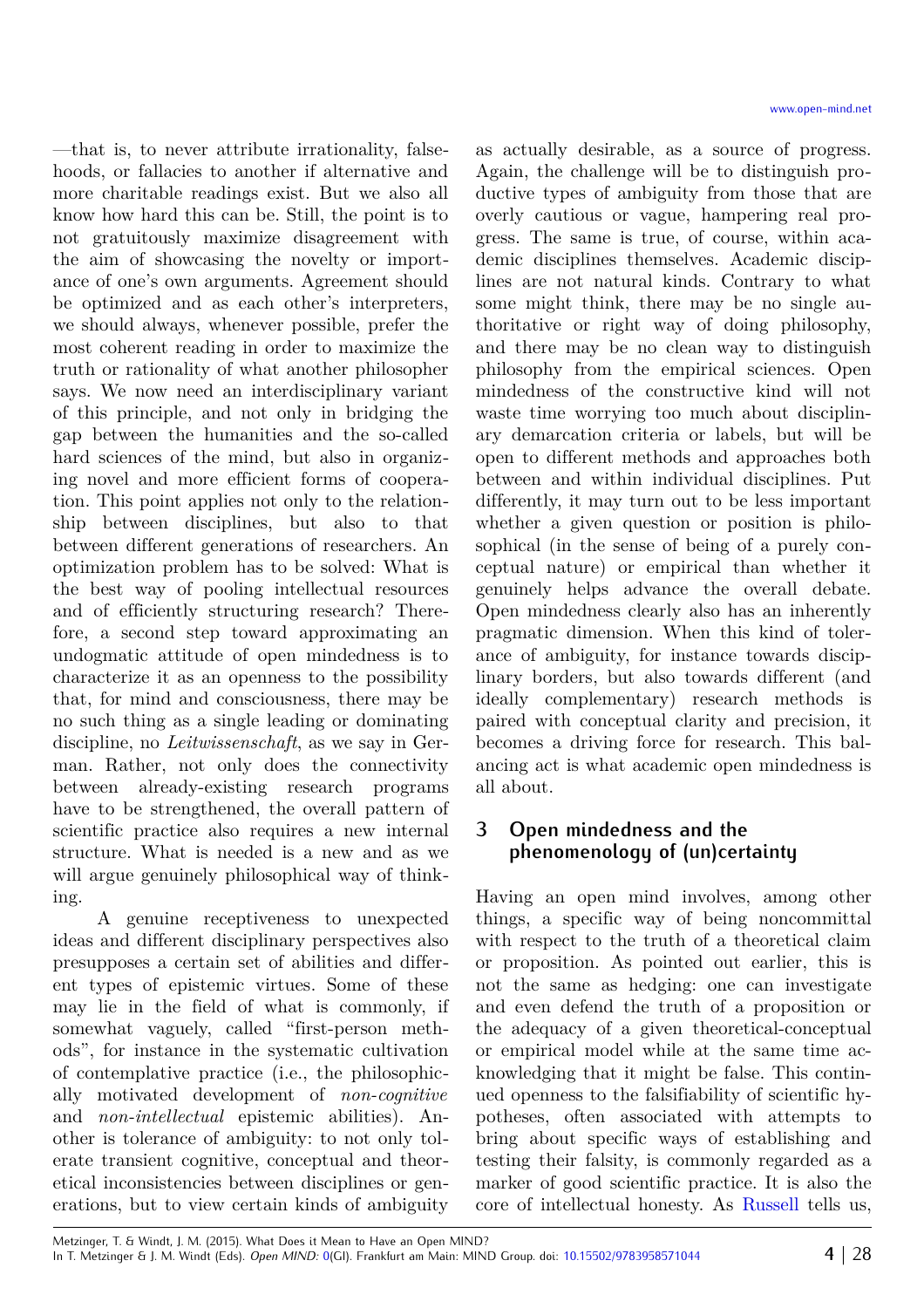"intellectual integrity [is] the habit of deciding vexed questions in accordance with the evidence, or of leaving them undecided where the evidence is inconclusive" [\(2009,](#page-27-3) p. 579). The moment at which we give up this openness is the moment at which we lapse into dogmatism. The real danger, says Russell, is never the content of a doctrine, be it religious or political, but always "the way in which the doctrine is held" [\(Russell](#page-27-3) [2009,](#page-27-3) p. 582). Of course, this intrinsic connection between wisdom and notknowing has long been recognized [\(Ryan](#page-27-4) [2014\)](#page-27-4). In the *Gorgias*, Socrates explicitly claims that he is happy to be refuted if he is wrong. In fact, he claims he would rather be refuted than to refute someone else because it is better to be delivered from harm oneself than to deliver someone else from harm. And in the *Apology* (21d), after being accused of blasphemy and of corrupting the youths of Athens, Socrates famously states, before the tribunal of 501 Athenians, "I neither know nor think that I know". Both in Western and in Eastern philosophy, the acknowledgment of not-knowing has long been regarded as an antidote to epistemic harm.

This is not the place to enter into a discussion of open mindedness in the context of the philosophy of science or to trace the history of philosophical theorizing about the concept of "wisdom". We do, however, want to draw attention an important point: open mindedness as an epistemic practice involves a specific kind of mental attitude and is closely related to certain kinds of phenomenal states. Cultivating the relevant kinds of conscious states and epistemic attitudes makes a real difference, or so we suspect, by facilitating the development of a research climate that is conducive to constructive and genuinely fruitful discourse and new forms of collaboration. This is an empirical prediction, and it could turn out to be false. For now, our claim is that the kind of open mindedness we describe here is needed if we are even to begin investigating the truth of this prediction. If, at the end of the day, this strategy should fail that is, if there turn out to be good empirical reasons for rejecting the claim that there actually are specific phenomenological profiles and mental attitudes that decisively facilitate progress in interdisciplinary research on the mind this would be a valuable insight. But this insight about the value of open mindedness in scientific discourse itself depends on an initial willingness to cultivate exactly the kind of epistemic practice in question.

If this is right, there is another reason to be interested in open mindedness in the present context. This is that open mindedness, as an epistemic practice and mental attitude, is itself a potential target for interdisciplinary consciousness research. Philosophy of mind in particular can contribute by laying the theoretical– conceptual groundwork for the further empirical investigation of open mindedness in academic life and proposing points of contact with psychology and cognitive neuroscience. To make this inner connection more clearly visible, we will now briefly sketch the outlines of such an account.

Where might one begin investigating open mindedness as a mental state? At the outset, it stands to reason that the relevant form of open mindedness has precursors in the history of philosophy and might also be interestingly related to current debates on philosophical methodology. After all, the principles of epistemic humility, intellectual honesty, charitability, and searching for more accurate questions while cultivating a productive form of tolerance of ambiguity are deeply rooted in the history of philosophy. On a systematic and more general level, one would expect philosophy, as the discipline traditionally most concerned with the status of knowledge and truth and the practice of inquiry itself, to be able contribute to an analysis of what open mindedness really is. Based on these considerations, four questions seem particularly relevant: one, what is the relationship between open mindedness, intuitions, and philosophical methodology? Two, what is the relationship between open mindedness and the tradition of philosophical skepticism? Three, what would answers to the first two questions tell us about the relationship between open mindedness and the allegedly most pressing problem for interdisciplinary consciousness research, the subjectivity of phenomenal mental states? Might we even use the analysis of open mindedness to formu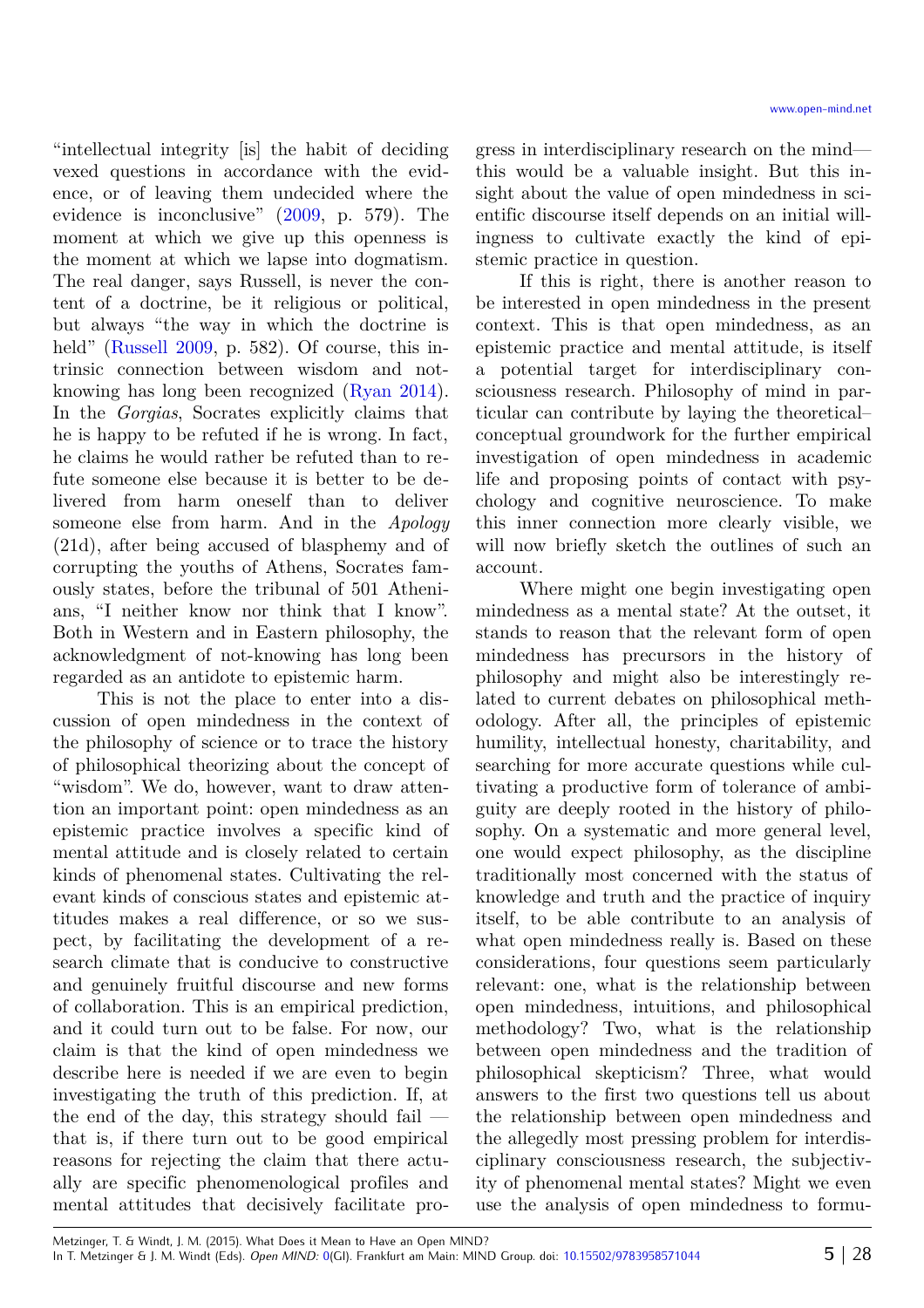late principles for the investigation of phenomenal states and the status of first-person data? And four, how is open mindedness as an epistemic stance related to ethical and practical questions? For instance, how can the analysis of open mindedness contribute to normative issues related to neurotechnological interventions in the human brain? And does it lead to any specific suggestions on how to cultivate new forms of interdisciplinarity?

## **3.1 Intuitions and the phenomenology of certainty**

The concept of intuition has a long philosophical history and is also firmly rooted in every-day language and folk psychology.<sup>[3](#page-5-0)</sup> Intuition, in everyday language, refers to immediate and direct insight, independent of reflection, to instinctively grasping or sensing a matter of fact. In the history of philosophy, the concept of intuition often has dual epistemic and experiential readings, and this is true for the traditions of rationalism and empiricism alike. In the *Rules for the Direction of the Mind* (Rule 3), Descartes describes intuitions as an immediate, effortless, and indubitable kind of seeing with the mind, which is even more reliable than deduction. In his *Essay Concerning Human Understanding* (IV.II.I), Locke tells us that intuition involves a direct perception of ideas that is, once more, the basis of all forms of knowledge. The close relationship between intuitions and sensory perception, and especially seeing, is already evident in the Latin verb *intueri*, which means to look and observe, but also to examine or consider. The central underlying element is the immediacy and directness of perception, which is imported into the concept of intuition via an implicit analogy between the phenomenology of sensory perception and genuine insight in an epistemic sense.

The epistemic status of intuitions, as well as different ways of defining the concept of intuition, are a matter of controversy in the current debate on philosophical methodology. The debate on intuitions stands at the center of the

confrontation between classical and allegedly intuition-based conceptual analysis conducted in the proverbial philosophical armchair (for critical discussion, see [Cappelen](#page-25-2) [2012\)](#page-25-2) and recent claims from experimental philosophy. Experimental philosophy typically involves collecting laypersons' responses to vignettes inspired by well-known philosophical thought experiments (for discussion, see [Knobe](#page-26-2) & [Nichols](#page-26-2) [2008;](#page-26-2) [Alex](#page-25-1)[ander](#page-25-1) [2012;](#page-25-1) for a general introduction to intuitions in philosophy, see [Pust](#page-27-6) [2014\)](#page-27-6). These questionnaires are supposed to offer a new, empirically-based method for investigating intuitions and the underlying cognitive mechanisms. According to some experimental philosophers (for discussion and further references, see [Alexander](#page-25-0) & [Weinberg](#page-25-0) [2007\)](#page-25-0), the results of these types of studies cast doubt on the reliability of intuitions as a mark of philosophical expertise. Intuitions, in this view, are simply too variable and context-dependent to count as insights in any deep, epistemologically interesting sense.

Here, we would like to propose a definition of intuitions that is compatible with the historical literature as well as being phenomenologically and empirically plausible. Departing from our brief remarks on the history of intuitions in philosophy, we suggest that intuitions are the "phenomenal signature of knowing", a seemingly direct and effortless way of perceiving or seeing with one's mind arising independently of a prior process of reflection. The analogy between intuiting and perceiving provides an entry point for a naturalized concept of intuition. But it also suggests a potentially dangerous equivocation between phenomenological and epistemological readings of the concept of intuition. If the phenomenology of intuiting is indeed similar to that of perceiving in virtue of its effortless and seemingly direct experiential quality, then this immediately poses the problem that the phenomenology of intuiting and perceiving can be deceptive: what seems, subjectively, to be a case of veridical perception can always turn out to be a hallucination or an illusion (for an introduction to the problem of perception, see [Crane](#page-25-3) [2014\)](#page-25-3), or a nocturnal dream (see [Windt](#page-27-8) & [Metzinger](#page-27-8) [2007;](#page-27-8) [Metzinger](#page-26-3) [2013a;](#page-26-3) [Windt](#page-27-7) [2015\)](#page-27-7). Similarly, what seems to bear the

<span id="page-5-0"></span><sup>3</sup> This section draws on arguments first presented in [Metzinger](#page-27-5) & [Windt \(2014\)](#page-27-5).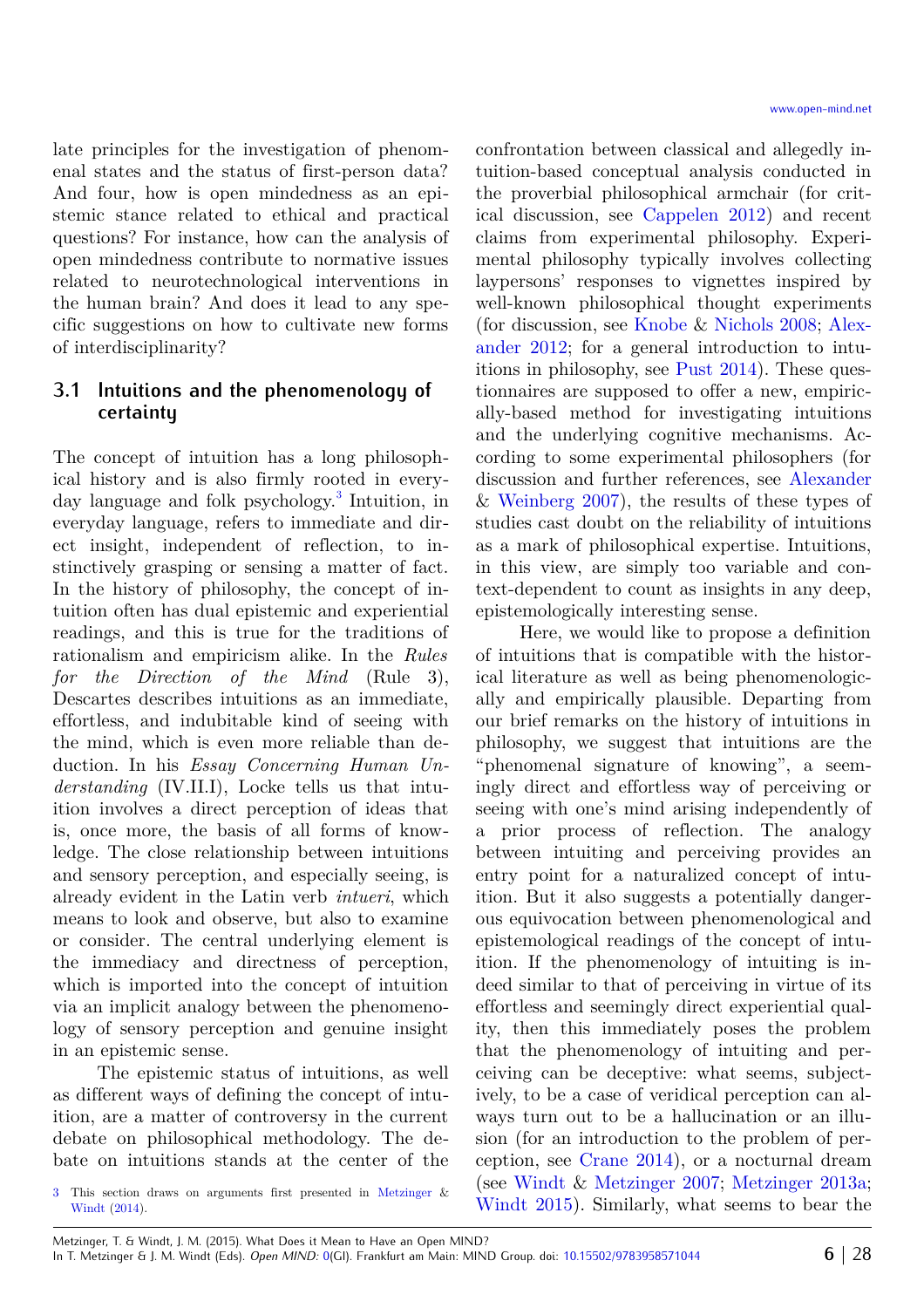marks of genuine insight can always turn out to be an epistemic illusion.<sup>[4](#page-6-0)</sup>

If intuitions are indeed mental states characterized by a specific phenomenology, this suggests that the attempt to simultaneously characterize them both as involving genuine insight and as the basis of knowledge rests on what elsewhere we call the *"E-error"*: a category mistake in which epistemic properties are ascribed to something that does not intrinsically possess them [\(Metzinger](#page-27-5) & [Windt](#page-27-5) [2014,](#page-27-5) p. 287). If our account of intuitions is on the right track, then intuitions are potentially dangerous, because in virtue of their phenomenology and their possessing an occurrent conscious character of "insight", they predispose us to believe certain propositions merely on the basis of seemingly "understanding" them. The phenomenology of intuitions is such that it immediately and effortlessly creates a bias towards accepting the truth of propositions that, subjectively, we simply *know* or feel to be true, while simultaneously preventing us from seeking further justification, because these truths also seem unconstructed, indubitable, and self-evident. In this view, one of the factors underlying intuitions and intuitive

<span id="page-6-0"></span>4 For a striking case study of two patients who experienced strong feelings of subjective certainty, including religious beliefs, during epileptic seizures, see [Picard \(2013\)](#page-27-11). These cases are particularly interesting as these beliefs seemed entirely convincing during the seizures, even though they contradicted the patients' longstanding convictions. It is interesting to see the connection to what earlier, we called the "ability to tolerate ambiguity": While conceptually, "certainty" involves "knowing that one knows" (or *maximal epistemic precision*), on a purely formal level describing the underlying brain dynamics, epistemic precision is the inverse of variability, or the "confidence" the system places in a source of sensory information about the external world [\(Picard](#page-27-12) & [Friston](#page-27-12) [2014\)](#page-27-12). Empirical research suggests that it is the functional role of the anterior insula to signal uncertainty, the fact "that there is something we do not understand" [\(Pi](#page-27-11)[card](#page-27-11) [2013,](#page-27-11) p. 2497). The representation of uncertainty and ambiguity, in turn, causes an aversive affective state, often involving feelings of discomfort and anxiety of the type we continuously try to minimize. By contrast, direct electrical stimulation of a small area in the anterior-dorsal insula causes intense feelings of bliss [\(Picard et al.](#page-27-10) [2013\)](#page-27-10), and it has been suggested that such blissful states, if occurring in the context of epileptic seizures, are associated with maximized coherence of the phenomenal self-model (PSM; [Metzinger](#page-26-4) [2003\)](#page-26-4). Subjectively, this coherence is expressed by a dramatically heightened sense of self, by an intense phenomenal experience of presence, integratedness, harmony with the world, plus intense positive affect (for five case reports, see [Picard](#page-27-9) & [Craig](#page-27-9) [2009\)](#page-27-9). For human beings, ambiguity is not easy to tolerate, because it presents a constant threat to the coherence of our PSM, and cultivating such tolerance requires developing the functional ability to de-identify from the aversive affective states and the "epistemic anxiety" that automatically accompanies them. Tolerance of ambiguity, it seems, demands courage and a specific form of choiceless awareness.

plausibility is that, because of their phenomenal character, they prevent open-minded inquiry. Intuitions turn us into inner dogmatists. And this is true not only for individual propositions held to be intuitively true, but also for continued adherence to theoretical claims about the status of intuitions as a guide to or even as the basis of knowledge and genuine insight. The phenomenal character of intuitions even predisposes us towards certain meta-theoretical intuitions about the general epistemic status of intuitions, and we can see the marks of this throughout the history of philosophy as well as in contemporary debate (e.g., [Bealer](#page-25-5) [1998;](#page-25-5) [Chudnoff](#page-25-4) [2013\)](#page-25-4). The analysis of intuition clearly should not itself be driven by intuitions. Instead, this is a prime example of where an open mind is needed.

Our own account starts out from the assumption that intuitions are a specific class of phenomenal states. Human beings can direct their introspective attention toward the content of the relevant states and, at least partly and under certain conditions, report on it. Many higher animals very likely also possess intuitions even if they are not able to directly attend to or verbally report on their intentional contents. Before the evolution of biological nervous systems and before the emergence of phenomenal consciousness, no intuitions existed on our planet. Patients in coma or human beings in unconscious, dreamless sleep have no intuitions in the sense intended here. At the same time, intuitions probably have a long evolutionary history: there must have been a point in time at which the first intuition appeared in the mind of some conscious organism and this specific type of inner state then propagated itself across thousands of generations while its functional profile became ever more differentiated. Plausibly, one could describe the having of intuitions as an *ability*—a mental ability that was adaptive and that was acquired gradually.

If one takes the phenomenal character of intuitions seriously, this ability clearly seems to be an epistemic ability: *prima facie,* to have an intuition means to have the subjective experience of knowing something, directly and immediately, without necessarily being able to ex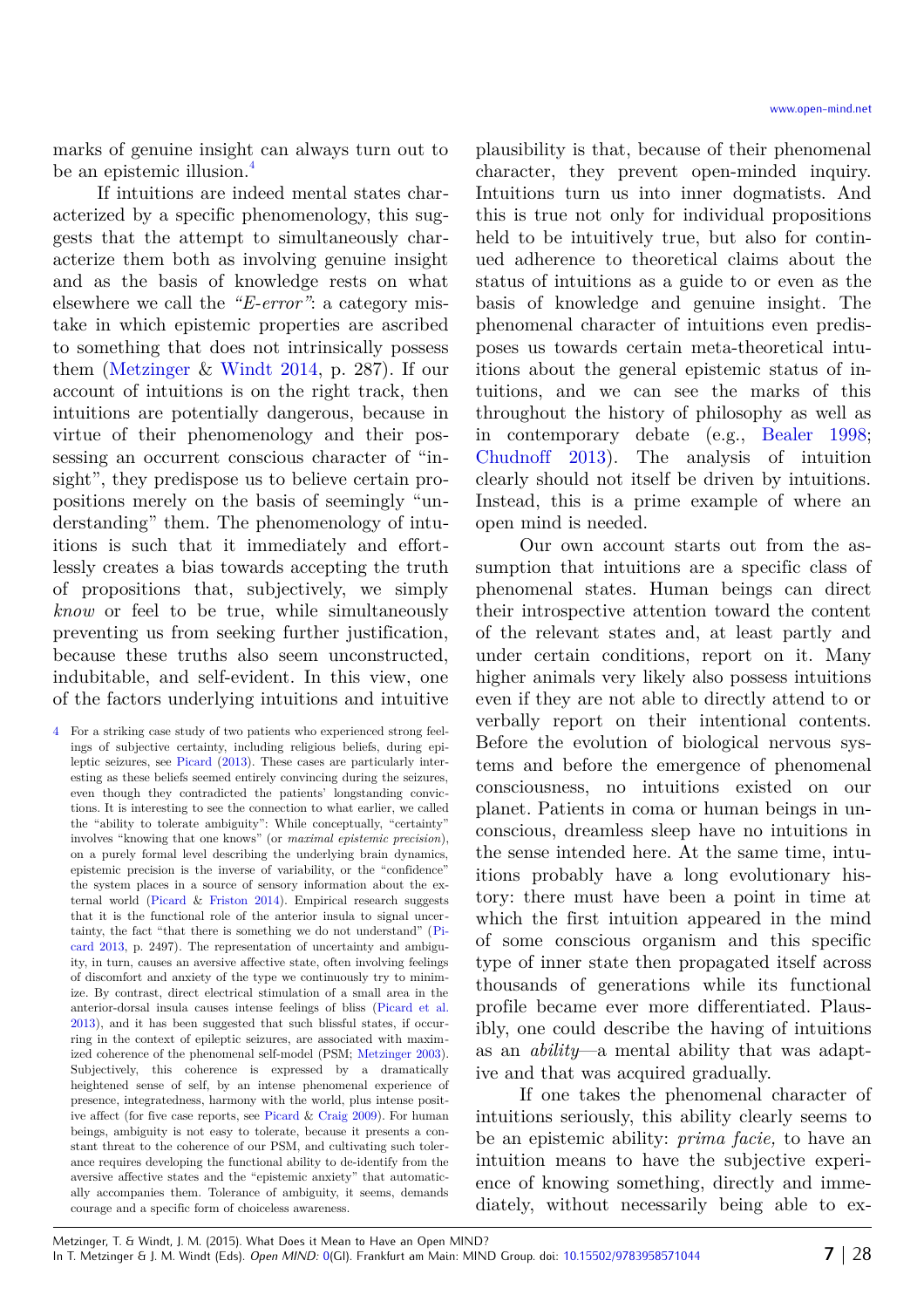press this knowledge linguistically or to provide an epistemic justification. Typically, inner experience seems to present knowledge to the subject of experience, even if one does not know *how* and *why* one possesses this knowledge. Intuitions are the phenomenal signature of knowing, a seemingly direct form of "seeing" the truth. As soon as we ascribe epistemic status to intuitions on the basis of their phenomenology alone, however, we commit the E-error. "Epistemicity", the phenomenal quality of "insight" and "comprehension", or the feeling of being a knowing self, as such is only a phenomenal quality, just as redness, greenness, and sweetness are. One well-known philosophical problem is that the phenomenological and epistemological readings can always come apart, because what phenomenologically appears as a kind of perception could really be a hallucination or an illusion. Subjectively indistinguishable mental states do not necessarily have the same epistemic status. Trivially, the difference between veridical perception and hallucination (in the philosophical sense; see [Macpherson](#page-26-5) [2013;](#page-26-5) [Crane](#page-25-3) [2014\)](#page-25-3) is not available on the level of subjective experience itself, and therefore the confusion between phenomenal character and epistemic content is naturally grounded in the transparent phenomenology, the seeming directness and immediacy of the relevant kinds of phenomenal states. The same is true for the phenomenology of intuition. Conflating epistemic status and phenomenal character becomes particularly dangerous if it is imported into theoretical debates, and if the phenomenal quality in question is that of "epistemicity", of direct and non-inferential knowing itself. The important lesson is that *as* phenomenal states, such states are neither necessarily veridical nor necessarily non-veridical. Experience as such is not knowledge. *As* subjective experiences, these states possess no intentional properties and cannot be semantically evaluated by concepts like "truth" or "reference". Phenomenal transparency is not epistemic transparency.

Many, but not all, of our philosophically relevant intuitions are characterized by an additional element of *certainty*, of *just knowing* that one knows. Here, the phenomenal signature of knowing does not only refer to the content of what is seemingly known in a direct, and noninferential manner, but to our higher-order, subjectively-experienced knowledge itself. This means that the phenomenal character of "epistemicity" that accompanies and tags the respective mental content as an instance of knowing has itself become transparent. Its representational character is not introspectively available anymore: the fact that epistemicity is itself the content of a non-conceptual mental representation, that it is internally constructed and always contains the possibility of misrepresentation, is veiled by an experience of immediacy. Transparency is a special form of darkness. Something constructed is experienced as a *datum*, as something given. Therefore, in stable intuition states we not only experience the first-order content as directly given, but the epistemicity of the state itself. Let us call such states *intuitions of cer* $tainty$ . Referring to [G. E. Moore](#page-27-13)<sup>[5](#page-7-0)</sup> one might say that the phenomenal signature of knowing has itself become diaphanous or transparent: according to my own subjective experience, I simply *know* that I know, and the possibility of error and falsehood is not given on the level of conscious experience itself. From the fact that a conscious perception instantiates the phenomenal quality of "greenness" it does not follow that the underlying process or even the perceptual object are green. The same is true for the "phenomenal signature of knowing" that characterizes intuitions.

Intuitiveness is a property of theoretical claims or arguments, relative to a class of representational systems exhibiting a specific functional architecture. Conscious human beings are one example of such a class. The brains of human beings are naturally evolved informationprocessing systems, and when engaging in explicit, high-level cognition they use specific representational formats and employ characteristic

<span id="page-7-0"></span><sup>5</sup> In *The Refutation of Idealism*, [G. E.](#page-27-13) [Moore](#page-27-13) wrote: "The term 'blue' is easy enough to distinguish, but the other element which I have called 'consciousness'—that which a sensation of blue has in common with a sensation of green—is extremely difficult to fix. […] And in general, that which makes the sensation of blue a mental fact seems to escape us; it seems, if I may use a metaphor, to be transparent we look through it and see nothing but the blue; we may be convinced that there is something, but what it is no philosopher, I think, has yet clearly recognized" [\(1903,](#page-27-13) p. 446).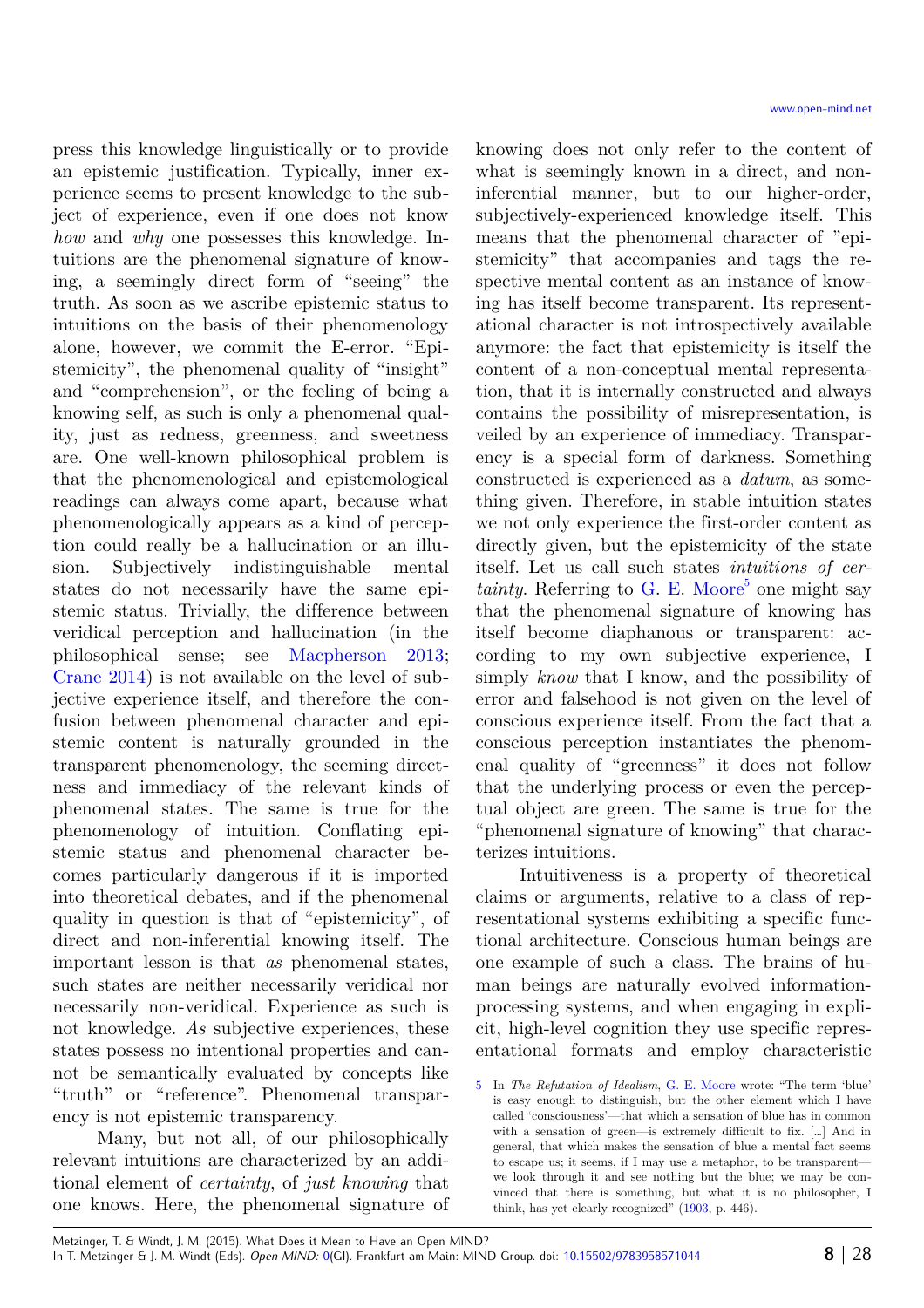styles of processing. Whenever we try to comprehend a certain theory, an argument or a specific philosophical claim, our brains construct an internal model of this theory, argument, or claim [\(Johnson-Laird](#page-26-8) [1983,](#page-26-8) [2008;](#page-26-7) [Knauff](#page-26-6) [2009\)](#page-26-6). This mostly automatic process of constructing mental models of theories possesses a phenomenology of its own: some theories just "feel right" because they elicit subtle visceral and emotional responses, some claims "come easily", they are experienced as sound and healthy, and some arguments (including the implicit assumptions upon which they rely) seem "just plain natural". Some forms of skepticism appear "healthy" to us, while others do not—there seems to be a deep connection between sanity and reason.

There may be two overarching reasons for this well-known fact. First, theories that are intuitively plausible exhibit a high degree of "goodness of fit" in regard to our network of explicit prior convictions. More generally, they optimally satisfy the constraints provided by our conscious and unconscious models of reality as a whole. These microfunctional constraints implicitly represent both the totality of the knowledge we have acquired during our lifetime and certain assumptions about the deep causal structure of the world that proved functionally adequate for our biological ancestors. Theories that immediately feel good because they are characterized by a high degree of intuitiveness maximize a specific kind of internal harmony. What we introspectively detect is a high degree of consistency, but in a non-linguistic, subsymbolic medium. Therefore we could also replace the term "intuitiveness" with a notion like "intuitive soundness" or "introspectively detected consistency or goodness of fit" (relative to a preexisting model of reality). In principle it should be possible to spell out this point on a mathematical level, by describing the underlying neural computations and their properties in a connectionist framework, or by utilizing the conceptual tools provided by dynamical systems theory or predictive coding.

A second perspective might be to look at intuitions not from a representationalist, but from biophysical perspective. We are embodied

beings, and there are different levels of embodiment [\(Metzinger](#page-27-15) [2014\)](#page-27-15). Computational, but also thermodynamical imperatives guide the self-organization of representational states in our brains. One major causal factor underlying the conscious experience of "intuitive soundness" might simply be the amount of energy it takes to activate and sustain a mental model of a given theory, plus the amount of energy it would take to permanently *integrate* this theory into our pre-existing model of reality. Our mental space of intuitive plausibility can in principle be described as an energy landscape: claims that "come easily" do so because they allow us to reach a stable state quickly and easily, theories that "feel good" are theories that can be appropriated without a high demand of energy. Theories that *don't* feel good have the opposite characteristics: they "don't add up", they "just don't compute", because they endanger our internal harmony and functional coherence, and it would take a lot of energy to permanently integrate them into our overall mental model of reality. They are costly. In a biophysical system like the human brain there may well be a direct connection between thermodynamic efficiency and reduction of complexity on the level of information processing. If biological self-organization involves continuously minimizing the prediction errors generated by the flow of "hypotheses" originating in the brain's current model of reality, then the process that creates what today we call our deepest "theoretical intuitions" may also be described as such an attempt to reduce variational free energy. While on a more abstract level this process can be said to minimize representational complexity while simultaneously maximizing the evidence for the overall model, it is also a physical process that is not guided by abstract rationality constraints, but simply one that optimizes metabolic and statistical efficiency at the same time [\(Sengupta et al.](#page-27-14) [2013;](#page-27-14) [Friston](#page-25-6) [2010;](#page-25-6) [Hohwy](#page-26-9) [2013\)](#page-26-9).

We need an open mind, because many of the best future theories about the human mind and conscious experience may just "not compute" for beings like us. However, what does or does not compute is, in part, a contingent fact determined by the functional architecture of our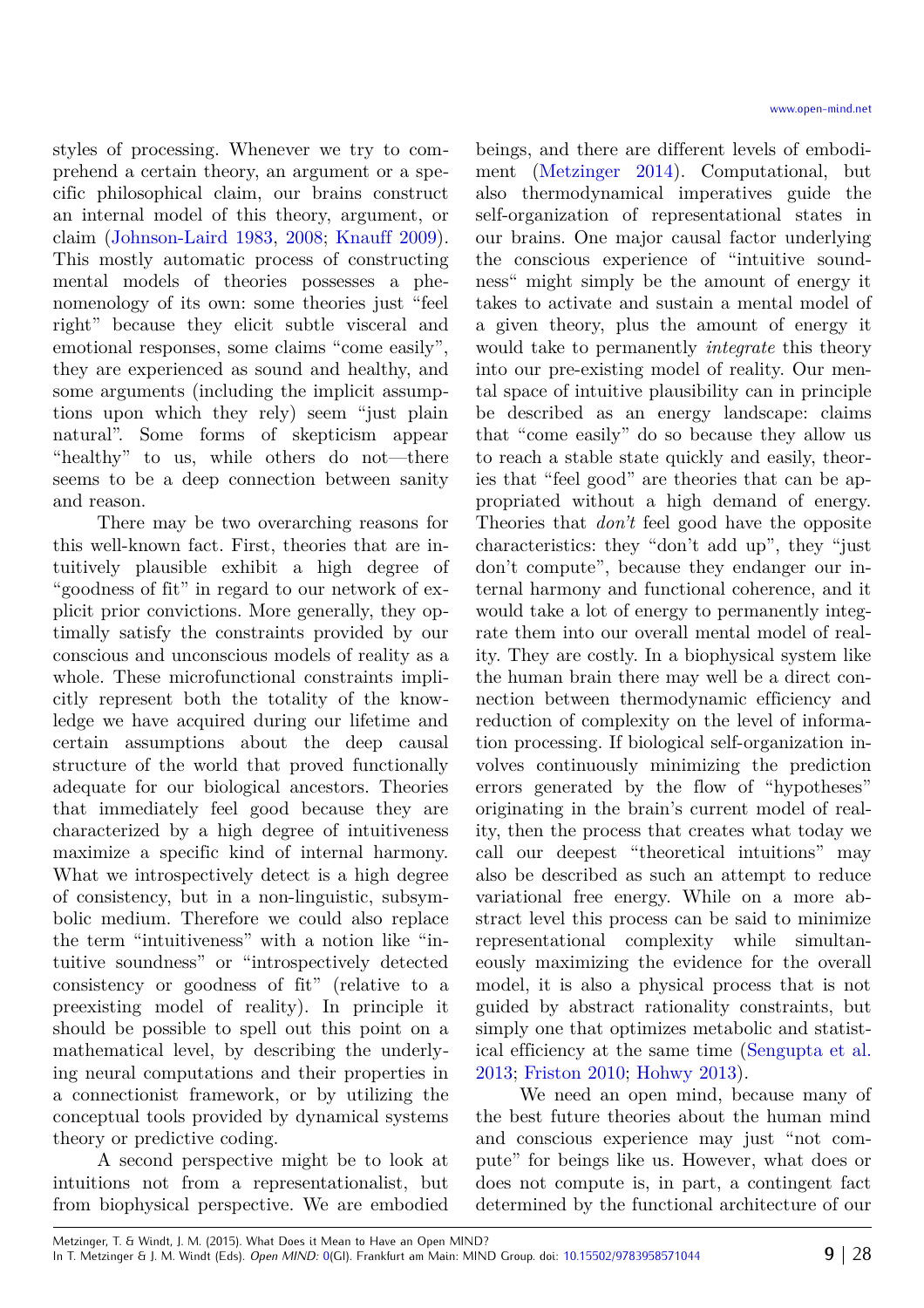brain, shaped by millions of years of biological evolution on this planet, as well as—to a much lesser degree—by our individual cognitive history and a given cultural/linguistic context. The phenomenology of intuitive soundness—the fact that some arguments seem "just natural"—is a biological phenomenon that is additionally supported by a short cultural history of cognitive niche construction. In this framework, the space of intuitive plausibility reflects exactly those aspects of our evolutionary history and of our more recent cognitive niche that have become transparent—that we have long ceased to experience as evolved and culturally driven, but regard as unconstructed, immediate, and even indubitable. Importantly, the inner landscape of our space of intuitive plausibility is not simply contingent on our evolutionary history and on certain physical and functional properties of our brains—it was optimized for *functional adequacy* only. This process of optimization serves to maximize reproductive success and to sustain an organism's coherence and physical existence, but this does not mean that the *content* of intuitions is epistemically justified in any way. This is especially true because the evolved functional adequacy of intuitions applies to everyday action in practical contexts and ancestral environments—not to abstract reflection in theoretical contexts or cognitive environments. This is why searching for a comprehensive theory of the conscious mind presents such a major challenge to our intellectual honesty: it demands that we investigate a claim even if it contradicts our deepest intuitions, even if it cries out for a more moderate, weaker version because it just "doesn't compute" and somehow seems "just too radical", costly, painful or even self-damaging. In this view, any philosophical methodology that just tries to make our "deepest intuitions" explicit in a conceptually coherent manner appears to be a rather trivial enterprise. If our claims here are correct, then intuition-mongering may even border on intellectual dishonesty. At best, it just charts our intuition space; at worst, it confuses failures of imagination with insights into conceptual necessity ("philosopher's syndrome", according to [Dennett](#page-25-7) [1991,](#page-25-7) p. 401).

#### **3.2 Suspending judgment, inner quietude, and the phenomenology of uncertainty**

If intuitions can be described as creating a transparent inner bias and perhaps even as involving an inner form of dogmatism, then we might, it would seem, make progress in understanding open mindedness as a mental state by looking to cases characterized by the phenomenal signature of *not* knowing and of uncertainty. The philosophical tradition of skepticism seems to be a promising place to look. Skepticism comes in many different strengths and flavors (see [Landesman](#page-26-11) [2002](#page-26-11) for a comprehensive introduction), but what is distinctive about philosophical skepticism is perhaps best captured by the meaning of the original Greek term, where skeptic (related to the Greek verb *sképtomai*) refers, quite simply, "to one who inquires into the truth of things or wishes to gain knowledge about some subject matter" [\(Landes](#page-26-10)[man](#page-26-10) & [Meeks](#page-26-10) [2003,](#page-26-10) p. 1). Skeptical inquiry, in the philosophical sense, is not so much concerned with the truth of particular beliefs or theoretical claims as with the possibility of knowledge and certainty in a more fundamental sense. It also does not always aim at denying the truth of our most basic beliefs by construing outlandish skeptical hypotheses such as the Cartesian evil genius. Generally, skeptical arguments cast doubt on commonly (and often implicitly and unreflectively) accepted means for attaining knowledge—and in so doing frequently give rise to new and fruitful discussions on how our epistemic practices might be improved. Throughout the history of philosophy, skepticism, at its best, has often been deeply constructive and has enabled genuine progress.

The philosophical tradition that has perhaps been most concerned with cultivating a skeptical attitude and with uncertainty and notknowing as a mental state, at least in Western philosophy, is Pyrrhonian skepticism, which was one of the two major schools of skepticism in antiquity. Here, we want to tentatively suggest that it could be instructive to trace many of the aspects that we claim characterize open mindedness all the way back to the Pyrrhonian skeptics. This claim might strike some as sur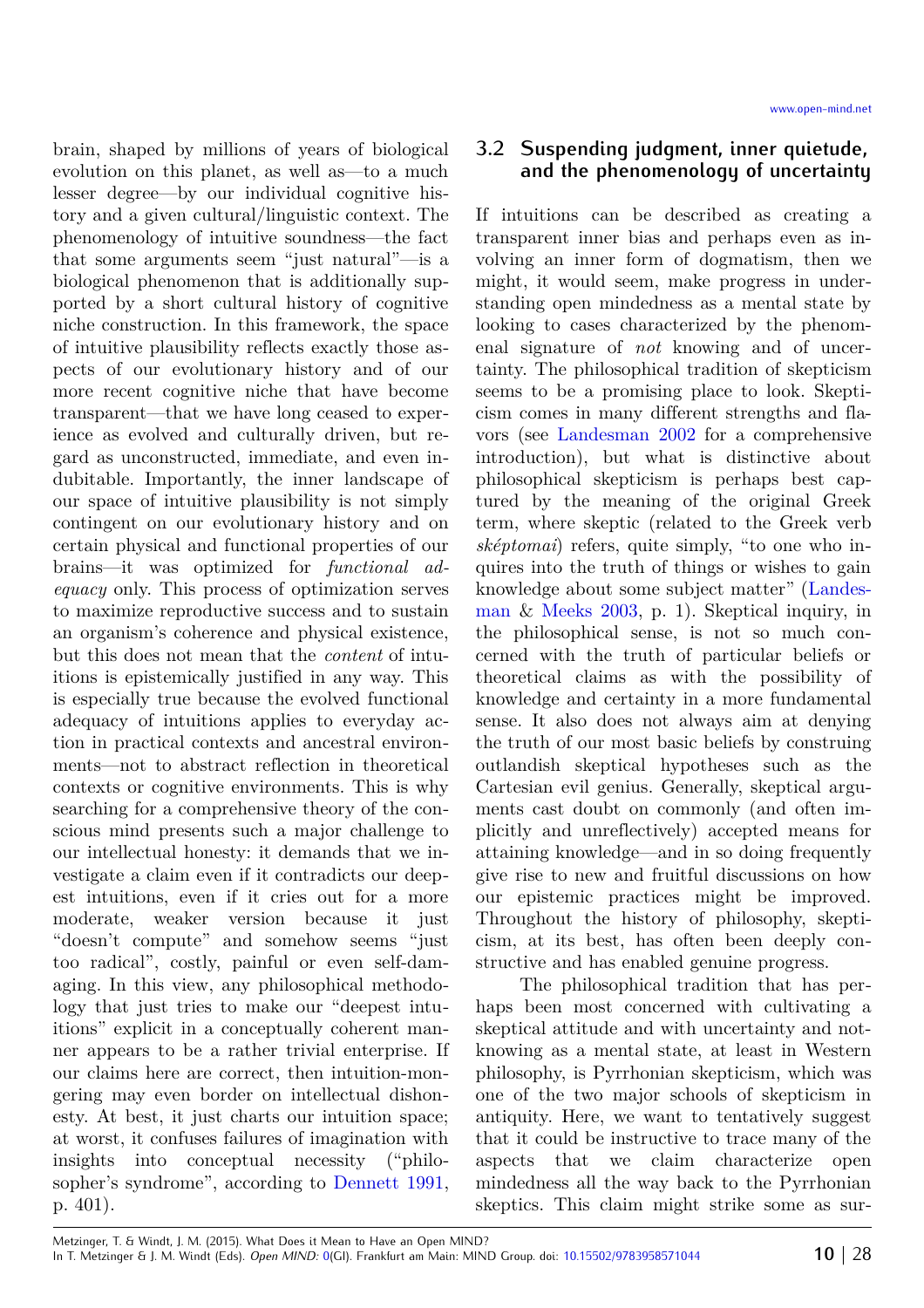prising, because Pyrrhonian skepticism is often seen as a particularly radical and excessive kind of skepticism (Hume's *Enquiry Concerning Human Understanding* is a classical example of this). It is fair to say that in contemporary philosophy, Pyrrhonian skeptics are an endangered species (for an introduction, see [Fo](#page-25-11)[gelin](#page-25-11) [1994;](#page-25-11) [Sinnott-Armstrong](#page-27-17) [2004;](#page-27-17) especially [Stroud](#page-27-16) [2004;](#page-27-16) [Fogelin](#page-25-10) [2004\)](#page-25-10), with the tradition often being regarded as a bit of a historical oddity. This is fueled by what little is known of its founding father, Pyrrho of Elis (c. 360 to c. 270 BCE). Most of this is anecdotal, as Pyrrho wrote nothing himself [\(Bett](#page-25-9) [2014\)](#page-25-9). [Diogenes,](#page-25-8) for instance, tells us that Pyrrho**:**

> led a life consistent with this doctrine, going out of his way for nothing, taking no precaution, but facing all risks as they came, whether carts, precipices, dogs, or what not, and, generally, leaving nothing to the arbitrage of his sense; but he was kept out of harm's way by his friends, who [...] used to follow close after him. [\(1943,](#page-25-8) 9.62)

Pyrrho did not return the favor, reportedly passing by an acquaintance who had fallen into a slough without offering him any help ([ibid.,](#page-25-8) 9.63). Clearly, this is a far cry from the constructive and research-generating type of open mindedness we hope to promote here.

A more thoughtful and differentiated account can be found in [Sextus](#page-27-18) [Empiricus'](#page-27-18)s [\(1987\)](#page-27-18) treatment of skepticism, where he refers solely to Pyrrhonian skepticism.<sup>[6](#page-10-0)</sup> According to [Sextus:](#page-27-18)

> Skepticism is an ability, or mental attitude, which opposes appearances to judgments in any way whatsoever, with the result that, owing to the equipollence of the objects and reasons thus opposed, we are brought firstly to a state of mental suspense and next to a state of 'unperturbedness' or quietude. [\(1987,](#page-27-18) Chapter 4)

Clearly, there is at least a superficial similarity between Sextus's claim that skepticism is an ability and our description of open mindedness as an epistemic practice. Here, we briefly review the most important characteristics of Pyrrhonian skepticism and argue that there indeed exist a number of insightful parallels to open mindedness as an epistemic practice.

A first point is that from the perspective of Pyrrhonian skepticism, dogmatism is the end of reasoning and the opposite of philosophical reflection. At the same time, the anti-dogmatism of the Pyrrhonian skeptics did not prevent them from giving "assent to the feelings which are the necessary results of sense-impressions" [\(1987,](#page-27-18) 7.13). The Pyrrhonian skeptics merely withheld assent to "the non-evident objects of scientific inquiry" [\(ibid.](#page-27-18)**,** 7.13). As an early form of what we call academic open mindedness, Pyrrhonian skepticism was directed, first and foremost, "against the dogmas of 'Professors' not the beliefs of common people pursuing the honest (or, for that matter, not so honest) business of daily life. The Pyrrhonian skeptic leaves common beliefs, unpretentiously held, alone." [\(Fogelin](#page-25-10) [2004,](#page-25-10) p. 163)

This suggests that if we want to contrast the cultivation of an anti-dogmatic mindset with intuitions, this point should be applied not to intuitions and feelings of certainty in general, but to philosophical intuitions in particular. Philosophical intuitions, in virtue of their distinctive phenomenal character, involve a specific and often highly-specialized form of inner dogmatism: they quickly and effortlessly create an inner bias towards a given theoretical position, while at the same time making it seem so indubitable and certain as to prevent further critical inquiry. Even though the terminology is, of course, different, the Pyrrhonian attitude of anti-dogmatism presents itself as an antidote to exactly the type of uncritical, judgmental attitude that is the hallmark of intuitions.

Second, the Pyrrhonian skeptic, in his quest for "quietude in respect of matters of opinion and moderate feeling in respect of things unavoidable" [\(Sextus](#page-27-18) [1987,](#page-27-18) 12.25), makes use of stereotyped tropes or modes of argument. The tropes are all very similar in structure, in-

<span id="page-10-0"></span><sup>6</sup> Sextus distinguishes three types of philosophers by their adherence to different types of systems: dogmatists, or those who claim to have discovered the truth; academics, who deny that the truth can be apprehended; and skeptics, who continue to inquire.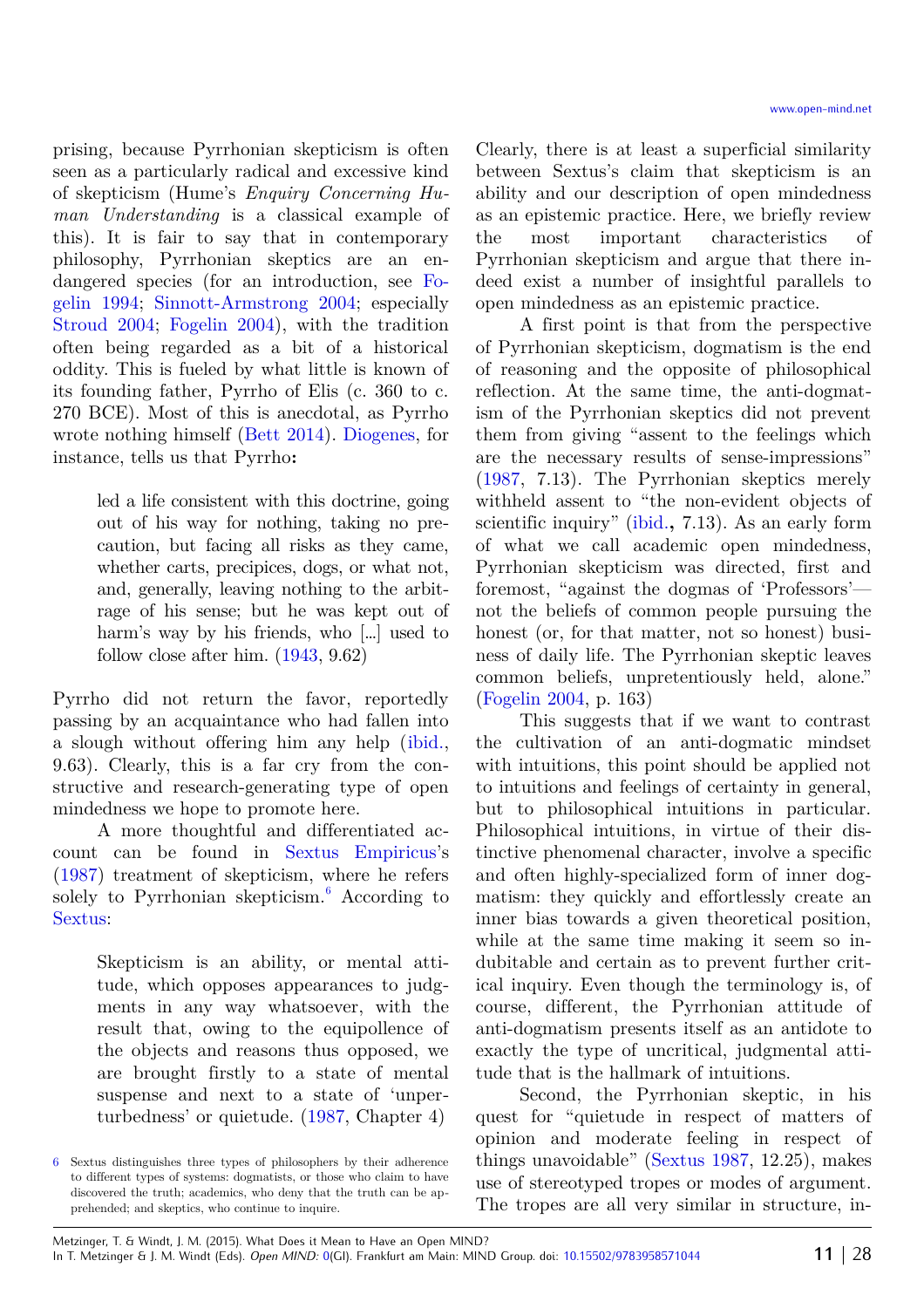volving a series of contrasts between opposing statements, with the aim of leading to irresolvable disagreement and inducing a suspension of judgment. True to the characterization of the Pyrrhonian skeptic as one who inquires, "the modes […] were not designed to inhibit reasoning. Rather, they were designed to assist the Pyrrhonian in continuing to inquire by shielding her from the disquieting state of dogmatism" [\(Klein](#page-26-12) [2014\)](#page-26-12). As [Sextus \(1987,](#page-27-18) 7.13) tells us, the Pyrrhonian, when entering into a debate with the dogmatist, does not assert his arguments in the manner of claiming their truth; instead, he asserts them only provisionally and purely for the sake of argument, enabling him to practice epoché, or to bracket his assumptions about the truth of the relevant propositions. The tropes, then, are not just a strategy for convincing one's opponent, but a specific way of cultivating this more general kind of epistemic attitude:

> Like piano exercises for the fingers that would result in semi-automatic responses to the printed notes on a sheet of music, the modes were mental exercises that would result in semi-automatic responses to claims being made by the dogmatists those who assented to the non-evident. [\(Klein](#page-26-12) [2014\)](#page-26-12)

We certainly do not mean to suggest that we should all become Pyrrhonian skeptics by formulating modernized versions of the tropes. We only want to point out that the naturalistic strategy of preparing and then handing over questions to scientific research can be viewed as fulfilling a similar function, namely as cultivating the epistemic virtues and abilities associated with open mindedness. This in itself, of course, is nothing new. A similar idea can be found, for example, in [Russell'](#page-27-19)s claim that,

> as soon as definite knowledge concerning any subject becomes possible, this subject ceases to be called philosophy, and becomes a separate science. […] those questions which are already capable of definite answers are placed in the sciences, while

those only to which, at present, no definite answer can be given, remain to form the residue which is called philosophy. [\(Russell](#page-27-19) [1912/1999,](#page-27-19) p. 112)

Following [Russell,](#page-27-19) philosophy itself is a specific variant of cultivating what, earlier, we called a tolerance of ambiguity, and its value is "to be sought largely in its very uncertainty" [\(1912,](#page-27-19) 113). The Pyrrhonian tropes are just one example from the history of philosophy of how a particular style of argumentation can be used not just to generate particular insights but also to promote a particular style of thinking. Analogously, one of the reasons why interdisciplinary collaboration and data-driven arguments in philosophy are valuable may be that they are a way of practicing and cultivating open mindedness. Interdisciplinary research projects don't just produce new data, but leave their marks on the minds of the researchers involved as well.

Third, the suspension of judgment, which is the outcome and in some sense the aim of the modes, is described by [Sextus](#page-27-18) as a state of mental rest and as an "untroubled and tranquil condition of the soul"  $(1987, 4. 10)$  $(1987, 4. 10)$ . It also, however, has a normative dimension, involving the claim that if there is irresolvable disagreement between two opposing positions, one should refrain from adopting either of them.

In the ambiguity between these two readings, there is a nice point of contact between open mindedness as a mental state and something that today one might call the ethics of belief [\(Clifford](#page-25-13) [1877/1999;](#page-25-13) [Chignell](#page-25-12) [2010\)](#page-25-12) and of belief formation. There is clearly a social [\(Gold](#page-26-13)[man](#page-26-13) [2010\)](#page-26-13) and perhaps even an interdisciplinary dimension of epistemology, both in a theoretical and in practical sense. As is the case for the dialectical confrontation between the Pyrrhonian and the dogmatist, progress (in the sense of suspension of judgment) will often result from confronting one's own convictions with those held by others, as well as from confronting them with real-world counterexamples.<sup>[7](#page-11-0)</sup> By contrast, accumulating evidence suggests that

<span id="page-11-0"></span><sup>7</sup> This reliance on actual cases of disagreement, rather than on hypothetical scenarios and thought experiments, is also one of the differences between Pyrrhonian and Cartesian skepticism.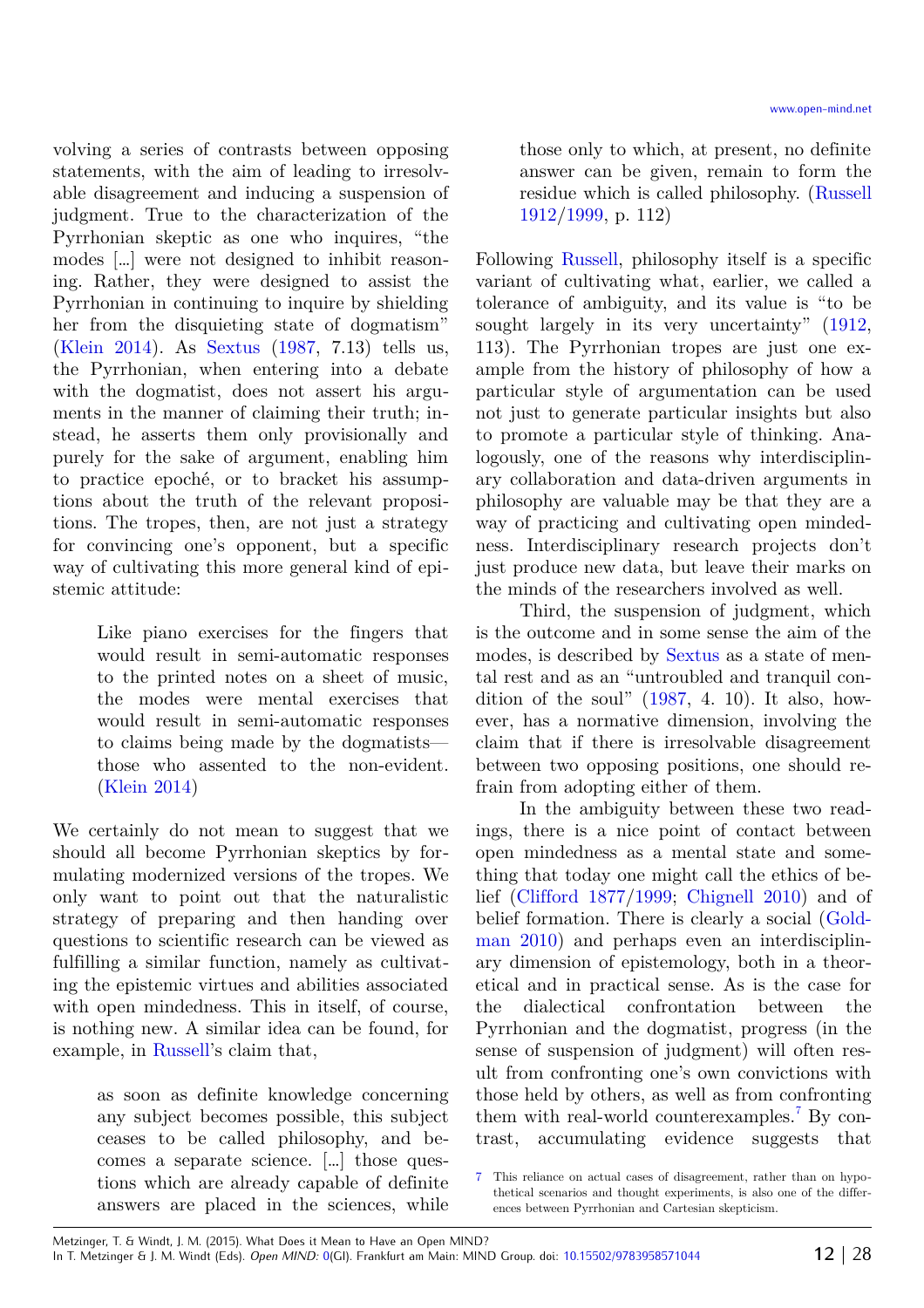merely simulating this process by charting one's own intuitive responses to carefully calibrated thought experiments is not nearly as effective, and is actually often quite misleading [\(Gendler](#page-26-14) & [Hawthorne](#page-26-14) [2010;](#page-26-14) [Alexander](#page-25-1) [2012;](#page-25-1) [Dennett](#page-25-15) [2013\)](#page-25-15). Doing, as the Pyrrhonian skeptics realized, is better than merely imagining.

Indeed, empirical evidence suggests that our natural confidence in naïve realism is so strong that it remains largely unscathed by theoretical evidence to the contrary. In one study, when participants read a text about cognitive limitations and biases, this did not affect their confidence in their own social judgments. Confidence levels were only significantly reduced when theoretical challenges to naïve realism were presented alongside specific examples, such as visual illusions. As the authors put it, "acknowledging susceptibility to bias […] may not always translate to actually tempering one's confidence or expressing an openness to change. Instead, experiencing unconscious cognition and bias was required to reduce confidence and closed-mindedness" [\(Hart et al.](#page-26-15) [2015,](#page-26-15) 6). This acknowledgment of the value of the practical and experiential dimensions of suspending judgment is implicit in the Pyrrhonian tropes.

Fourth, ataraxia, or quietude, according to [Sextus,](#page-27-18) automatically and effortlessly follows on the heels of the suspense of judgment. This unintentional character of quietude is important, because it means not only that quietude cannot be actively brought about, but also that it is found in a place quite different from that in which one was looking:

> the Skeptics were in hopes of gaining quietude by means of a decision regarding the disparity of the objects of sense and of thought, and being unable to effect this they suspended judgment; and they found that quietude, as if by chance, followed upon their suspense, even as a shadow follows its substance. [\(Sextus](#page-27-18) [Empiricus](#page-27-18) [1987,](#page-27-18) 12.29)

This mental quietude may well be the phenomenal signature of not-knowing and of uncertainty, coupled with a highly developed tolerance of ambiguity; and it may be intimately related to the ability to formulate a question or identify a problem while refraining from giving a solution.

What we can see now, especially by contrasting this point with what we said about intuitions earlier, is how mental quietude might be turned into a target for consciousness research in its own right, perhaps even forming a new branch of the psychology or cognitive neuroscience of interdisciplinarity. In particular, the mental state cultivated by the Pyrrhonian skeptics is diametrically opposed to that involved in intuitions. Both are phenomenal states only, and as such have no intrinsic epistemic warrant. However, where intuitions block further inquiry, mental quietude and the phenomenology of uncertainty promote it. The skeptic aims, in a sense, at a state in which inquiry has become permanent.

But there is also an important difference. Whereas intuitions and intuitive plausibility come to us naturally and effortlessly, open mindedness, the suspension of judgment and the tolerance of ambiguity are the result of careful cultivation, long-term practice, and sustained effort. From a purely evolutionary perspective, uncertainty and a non-judgmental attitude are costly and perhaps even dangerous, because they do not motivate action in the same immediate, quick, and unreflected way as intuitions. $\delta$ 

<span id="page-12-0"></span><sup>8</sup> In fact, if doubt has an evolutionary function, it might be to prohibit activity and induce rest in situations in which the benefits of physical activity are outweighed by its risks, for instance in illness. Doubt and certainty of the theoretical sort may have more distinctly bodily precursors; they may be different ways of regulating how we relate to our own bodies and gauge our own level of physical ability. [Carel](#page-25-14) [\(2013\)](#page-25-14) describes bodily certainty as involving a tacit confidence "that our bodies will continue to function in a similar fashion to the way they have functioned in the past: we expect our stomachs to digest the lunch we have just eaten, our brains to continue to process information, our eyes to continue to see, and so on" [\(ibid.](#page-25-14) p. 4). By contrast, bodily doubt involves a breakdown of our beliefs about our own bodily capacities, but also a disruption on the level of subjective experience. "Bodily doubt is a physical sensation of doubt and hesitation arising in one's body. It is not solely cognitive, although it can be expressed in propositions. […] Bodily doubt not only changes the content of experience, it also pierces the normal sense of bodily control, continuity, and transparency in a way that reveals their contingency. It shows our tacit faith in our own bodies to be a complex structure that becomes visible when it is disturbed. It changes the normal experience of continuity, transparency, and trust that characterize this structure" [\(ibid.](#page-25-14) p. 11). Bodily doubt is often associated with physical illness and depression, and in some cases, it seems this form of experiencing our own physical vulnerability may have a protective function. But according to [Carel,](#page-25-14) the analysis of bodily doubt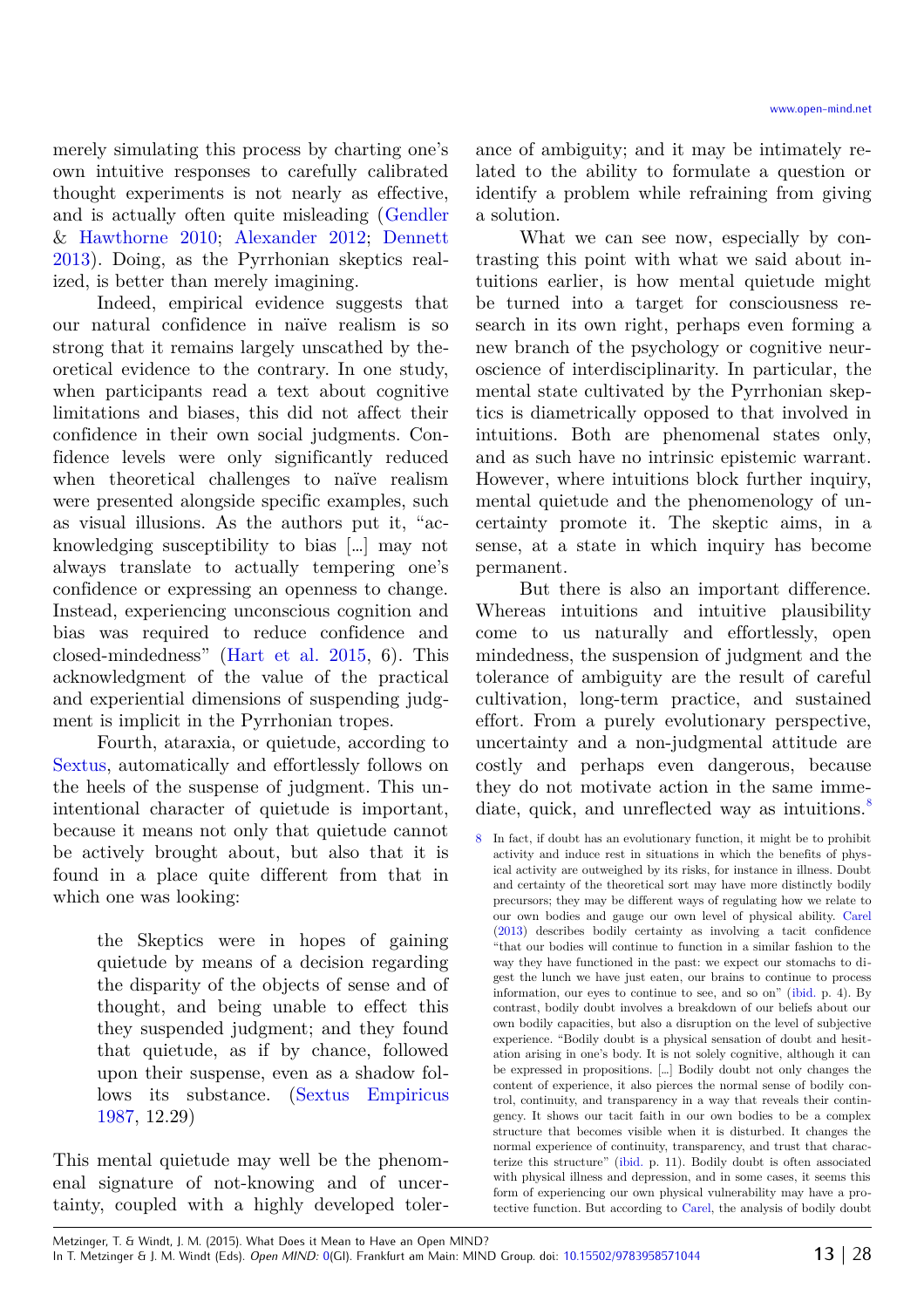If on encountering a bear in the wilderness you take too much time to contemplate the nature of the threat (or to question your intuitive assessment that the bear is indeed a threat), you might be eaten before you come to a conclusion. Cleary, introducing the Pyrrhonian spirit to such practical, everyday situations is absurd and perhaps even unhealthy. However, in the context of philosophical and scientific inquiry, cultivating vulnerability of the epistemic type (cf. [Chinnery](#page-25-16) [2014\)](#page-25-16) might be a strength and might help prepare the ground for genuine collaboration and fruitful discourse. But we can now also understand why, even in science, open mindedness is so frustratingly difficult to sustain: mental quietude is not a state of passivity or mental inertia. It is a mental ability that requires constant alertness and a lifetime of practice.

## **3.3 Acknowledging the problem of subjectivity**

If open mindedness indeed draws from the same ideals as are rooted in Pyrrhonian skepticism, how can we put these insights to work in investigating phenomenal states and tackling the problem of subjectivity? In contemporary philosophy of mind, the problem of subjectivity is often taken to be the main conceptual and methodological obstacle for a true science of the mind. Can the first-person perspective be naturalized? What, exactly, is the place of subjectivity in the scientific world-view? And is there really something like "first-person data" that can—and perhaps must—enter the process of constructing a truly comprehensive theory of the conscious mind? Questions of this kind are good examples of high-level theoretical issues that require the epistemic virtues associated with an open mind. Even the editors of this collection have a tendency to disagree on this question—and we hope that this disagreement is of a constructive sort.

One of us (TM) thinks that a greater practical openness to so-called "first-person methods" on the part of researchers in philosophy and cognitive science alike might lead to great heuristic fecundity and would, perhaps dramatically, improve the quality and efficiency of research. Many such methods can be seen as the cultivation of a set of abilities that increase mental autonomy (M-autonomy; [Metzinger](#page-26-17) [2013b,](#page-26-17) [2013d\)](#page-27-20) and establish the inner preconditions for critical, rational thought: by stabilizing the first-person perspective, they create a more robust "epistemic agent model" (EAM; [Met](#page-26-3)[zinger](#page-26-3) [2013a,](#page-26-3) Box 1; [Metzinger](#page-27-20) [2013d\)](#page-27-20), or the experience of being a knowing self. At the same time he holds that there simply are no "firstperson data" in any strict or conceptually more rigorous sense. Seriously assuming the existence of such data rests on an extended usage of a concept that is only well-defined in another (namely, scientific) context. First, the whole concept of a "first-person perspective" is just a visuo-grammatical metaphor, without a theory to back it up—and currently we simply don't know what that could be, namely what "a" first-person perspective would look like (for a first conceptual differentiation, see [Metzinger](#page-26-4) [2003,](#page-26-4) [2004;](#page-26-16) [Blanke](#page-25-17) & [Metzinger](#page-25-17) [2009\)](#page-25-17). Second, "data" are extracted from the physical world by *technical* measuring devices, in a *public procedure* that is well-defined and well-understood, replicable, and improvable; and which is necessarily *intersubjective*. But in introspecting our own minds we never have any truly direct or immediate access to a mysterious class of "subjective facts"—all we have are neural correlates and publicly observable reports (which need not be verbal). Speaking of "first-person data" rests on an extended usage of a concept that is only well-defined in another context of application, rhetorically exploiting a fallacy of equivocation. "Data" are typically (though not always) gathered with the help of technical measuring

also illuminates the extent to which we are normally guided by a tacit and unshakeable kind of bodily certainty that typically cannot be rejected or rationally justified and that forms part of our brute animal nature. If this is right, then it might also explain why even the more abstract and theoretical variants of certainty continue to be associated with health and strength on the level of subjective experience—even though this confidence can be epistemically misleading. This also fits in nicely with the claim, elaborated in footnote [4,](#page-6-0) that ambiguity threatens the perceived coherence of the phenomenal selfmodel, whereas certainty, on the level of subjective experience, appears to be associated with heightened self-awareness. We might now say that doubt and the tolerance of ambiguity are an acquired taste: while in their early stages, they are often associated with discomfort or even anxiety, their cultivation may also be the key to genuine peace of mind.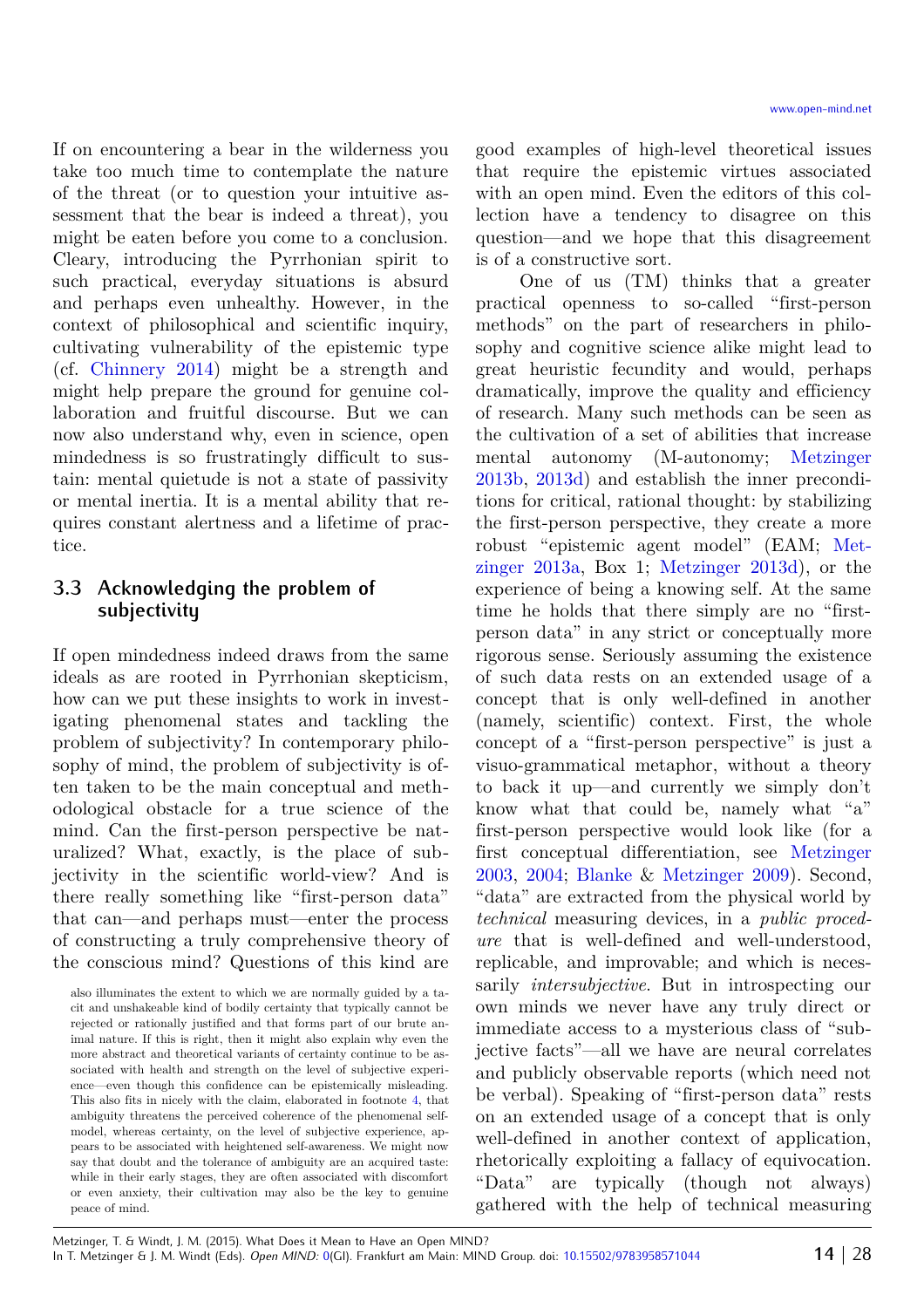devices (and not individual brains) and by groups of people who mutually control and criticize each other's methods of data-gathering (namely, by large scientific communities). In particular, data are gathered in the context of rational theories aiming at ever better predictions, theories that—as opposed to phenomenological reports—are open to falsification.

To be sure, autophenomenological *reports*, theory-contaminated as they may be, are themselves highly valuable and can certainly be treated as data. But the experience "itself" cannot. However, even if one presupposes this rather straightforward view, having an open mind certainly also means acknowledging the additional fact that, for various reasons, this cannot be the *whole* story. It would be intellectually dishonest to deny without argument that what is sometimes called "first-person methods" could have enormous potential in our quest for a rigorous, empirically based theory of the human mind. The question rather is: What *exactly* is it about these methods that generates the extra epistemic value, if there really is one? It seems clear that not all epistemic virtues are *intellectual* virtues, and it is striking to note how such methods have played a central role in all cultures and in almost all ancient philosophical traditions of humankind. This is not only true for Asian systems of philosophy. At the very beginning of Western philosophy, [Cicero](#page-25-18) [\(1971\)](#page-25-18), in the *Tusculanae disputationes* (II 5), defined philosophy itself as *cultura animi*, as a way of caring for and cultivating the soul.

The other (JW) thinks that first-person data exist, and that for a true science of the mind, of consciousness and of subjectivity, it is important to acknowledge their existence. Firstperson data are not, however, to be found in the direct observation of conscious experience thus far JW and TM are in perfect agreement but in describing and more properly in reporting it. A first step towards seeing why this is the case is to clearly distinguish first-person reports from general opinions, convictions, or even intuitions about experience. First-person reports, in this view, are the product of (verbal or non-verbal) behaviors conducted with the sincere intent of conveying or recording certain relevant information about a specific experience. They are not mere opinions about what it is typically like for oneself to have a certain kind of experience. They also should not be confused with attempts to generalize from one's own case to what it is typically like for other people to undergo a given type of experience, or with the practice, occasionally found in academic philosophy of mind, of relying on intuitive judgments or thought experiments to reach general conclusions about the necessary or even typical characteristics of given types of experience.

First-person reports, construed as sincere descriptions of specific and individual experiences, form the data-base of scientific consciousness research. They can be gathered with the help of public methods such as standardized interview techniques or questionnaires, and the data obtained from these reports are open to intersubjective validation (e.g., by using independent raters, different methods of statistical analysis and of scoring the content of reports, and so on). At the same time, this strategy works only against a background of trust that first-person reports can, when gathered under sufficiently ideal reporting conditions, be regarded as trustworthy with respect to the specific experiences they purport to describe. Indeed, assuming at least a subgroup of first-person reports to be trustworthy is a necessary condition of possibility for scientific consciousness research, for methodological reasons (see [Windt](#page-27-22)  $2013$ ,  $2015$ ).<sup>[9](#page-14-0)</sup>

Much of the serious work, in this view, will consist in identifying and improving the appropriate conditions under which maximally accurate experience reports can be obtained. Seen in this manner, the trustworthiness of first-per-

<span id="page-14-0"></span><sup>9</sup> Clearly, this is not to say that such reports, or the data obtained from their analysis, are trustworthy with respect, for instance, to the neural underpinnings of the respective experiences, and we should not expect them to be. First-person reports, when gathered under ideal reporting conditions, are trustworthy with respect to the phenomenal character of experience only. Moreover, because this type of phenomenological information cannot be gleaned, for instance, from neuroimaging data, first-person data obtained from the analysis of experience reports necessarily complement third-person data. As dream researchers [Tore](#page-27-21) [Nielsen](#page-27-21) & [Philippe Stenstrom \(2005,](#page-27-21) p. 1289) put it, "[i]n an era of high-resolution brain imaging, similarly highresolution reports of dream imagery may be needed". A true science of consciousness will draw from different methodologies and different ways of measuring experience, and it will strive to integrate different types of data and different levels of description.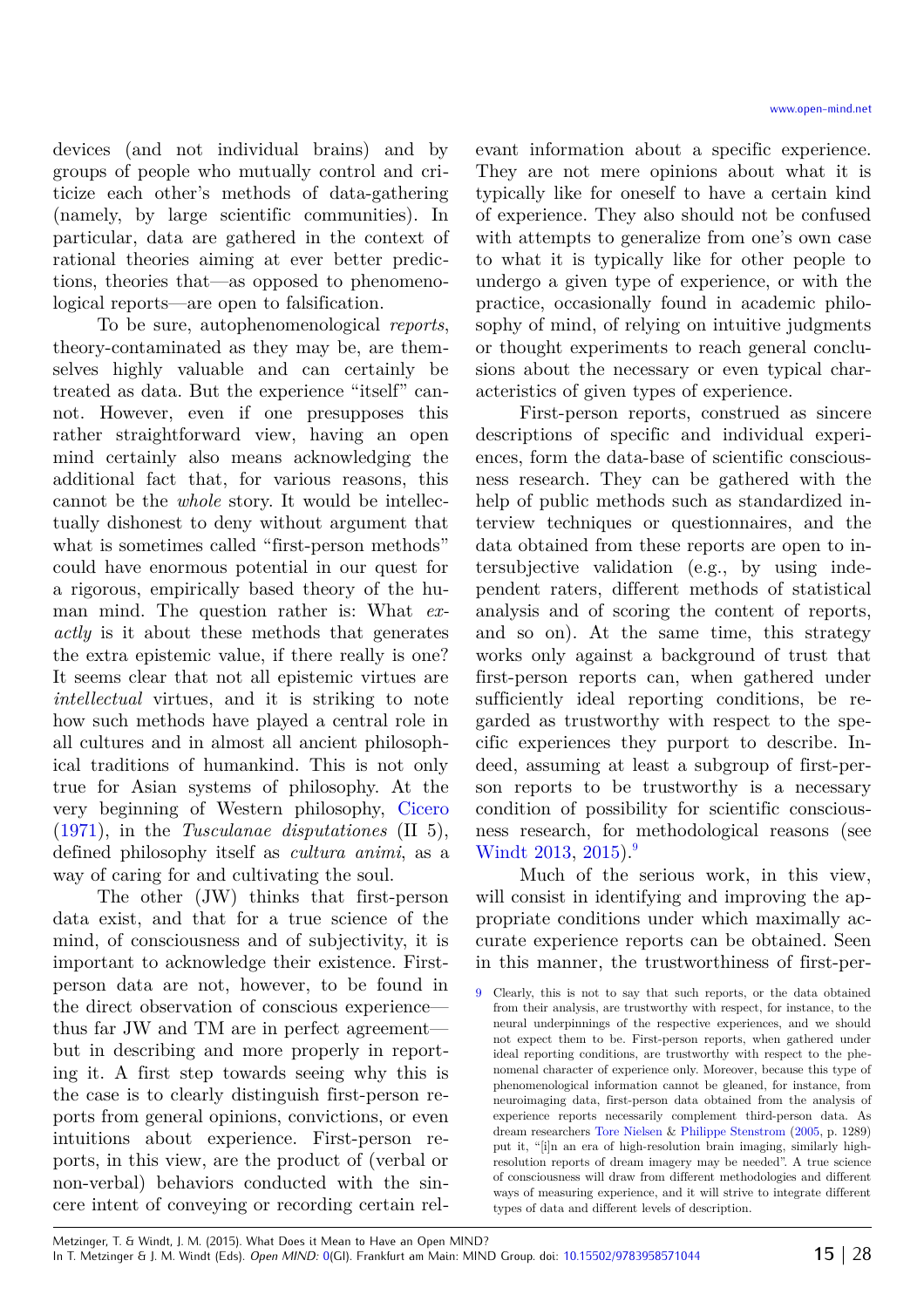son reports becomes, to a considerable degree, a methodological problem for empirical research, not a principled philosophical or conceptual one, and the contribution of philosophy consists, at best, in showing why this is the case (again, see [Windt](#page-27-22) [2013;](#page-27-22) for critical discussion, see [So](#page-27-23)[lomonova et al.](#page-27-23) [2014\)](#page-27-23). By contrast, principled distrust in first-person reports, or even the attempt to investigate the phenomenology of experience independently of first-person reports, is an obstacle to a true science of consciousness.

While we, the editors, may disagree on the trustworthiness and epistemic status of first-person reports or even on the existence of first-person data in a strict sense, we certainly agree about the need to take our own subjective experience seriously, and we also agree that the epistemic stance we call "open mindedness" may well include a need to cultivate familiarity with our own subjective experience. In this respect, our accounts may well be complementary. Readers familiar with contemplative traditions may also have noted that there is a surprisingly direct and often quite literal correspondence between many classical notions such as "withholding judgment", "mental quietude", or "ataraxia", and the practical instructions given by meditation teachers around the world, from different periods and different non-Western systems of philosophy. These notions are not only theoretical concepts—they draw our attention to the fact that there is more than one type of epistemic practice, and that open mindedness may in part be constituted by the set of abilities that connects them [\(Metzinger](#page-26-0) [2013c\)](#page-26-0). On a more theoretical level, to have an open mind again means to acknowledge (and not repress) the fact that there may actually be a deep, unresolved ambiguity here, between the need to take subjective experience seriously and the suspension of judgment. In fact, bracketing one's own folk-psychological or intuitive judgments about experience is part of what it takes to move towards a truly scientific approach to subjective experience. For this reason, open mindedness involves cultivating not only a particular attitude towards one's beliefs, but also towards oneself as a believer.

A similar tolerance of ambiguity is at play in the attitude of lending equal credence to reports from different subjects, acknowledging inter- and intrasubjective variation in experience, and, ultimately, trying to integrate these reports into a maximally large data-base, while resisting the pull of generalizing from one's own case or engaging in armchair phenomenology (where this involves pumping intuitions about experience rather than carefully observing and describing what it is like to have particular experiences). We might even say that this strategy of stepping back from one's own convictions about experience and formulating questions about the phenomenal character or the subjectivity of experience is in keeping with the Pyrrhonian spirit: both are directed at academic disputes and assume commonplace experience or individual experience reports to be trustworthy, and both strive towards a confrontation of theoretical statements with real-world counterexamples, with the aim of ultimately giving rise to more sophisticated theories.

The issue of subjectivity is an excellent example of a persevering problem that comes in many different guises and reappears on many different levels. Perhaps there really *is* something about the conscious mind that cannot be explained reductively, even in principle. But searching for a maximally parsimonious scientific explanation is a rational research heuristic, not an ideology. It should never be a substitute for religion, and as such it carries it with it no immediate metaphysical commitments. To have an open mind is an *epistemic* stance, which means that epistemic progress is what counts in the end. Many of the authors in this collection, including the editors, are staunch methodological naturalists, because they view philosophy and science as engaged in essentially the same enterprise, pursuing similar ends and using similar methods. If it could be shown, however, more precisely than ever before in the history of philosophy and science, that there are strictly irreducible aspects of the human mind, then most of the authors in this collection, and indeed most researchers in this field, would be satisfied with this result. They would have what they wanted all along: epistemic progress.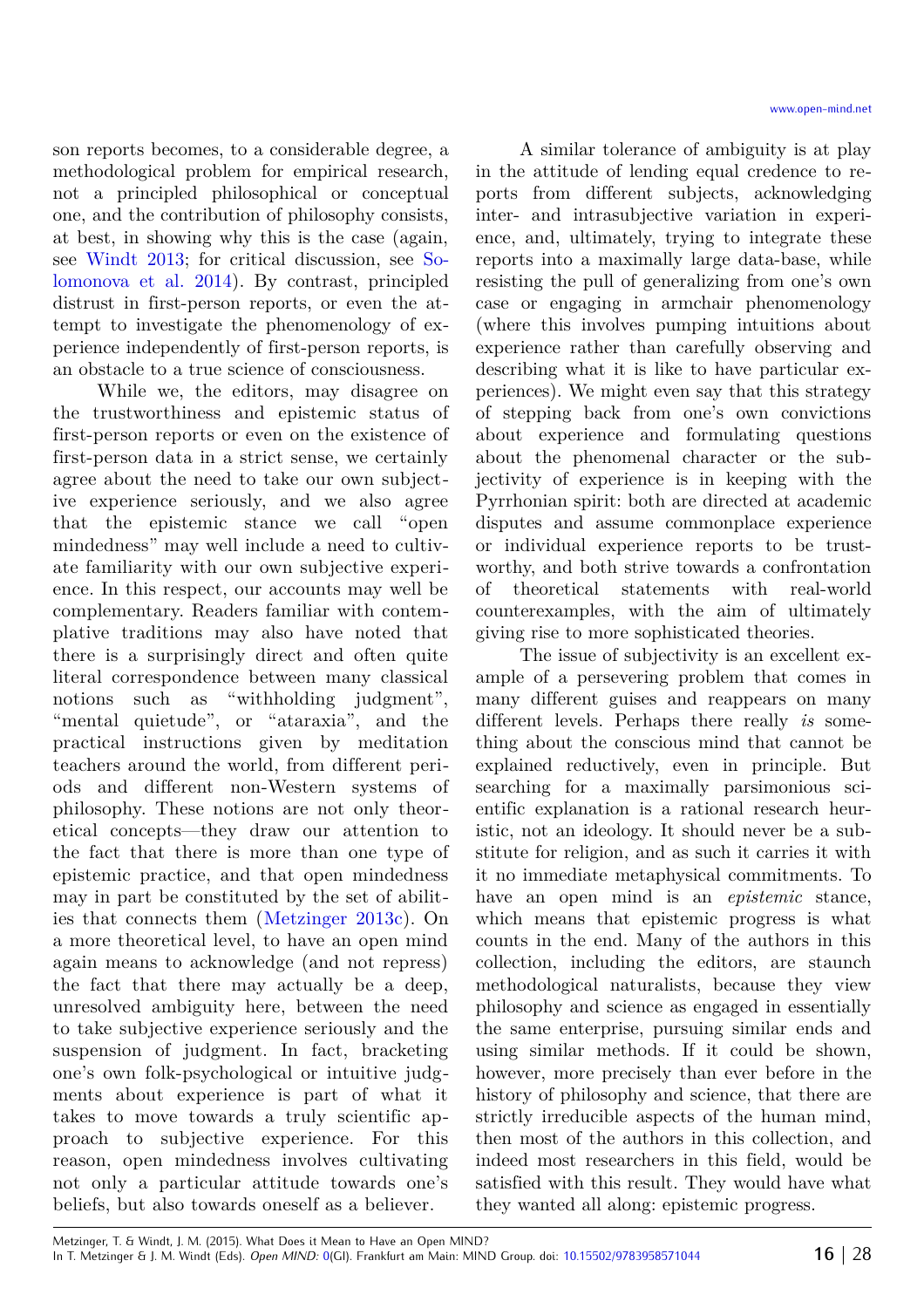#### **4 The wider context**

Having an open mind means never losing sight of the bigger picture and being continuously aware that scientific research, including research on the mind, is embedded in a wider context. In what follows, we will very briefly draw attention to three examples of what we mean by the "bigger picture" and the "wider context": ethical, anthropological, and sociocultural issues; globalization and transcultural philosophy; and what we provisionally call "the sapiential dimension"—getting *philosophy* back into philosophy.<sup>[10](#page-16-0)</sup> Let us begin with the ethical ramifications of the type of work presented in this collection.

New theories lead to new technologies and new potentials for action. Gradually, they also change the image of humankind, a fact that may in turn have major social and cultural consequences. Having an open mind means being sensitive to normative issues and ethical aspects of research in philosophy of mind and cognitive science. It also means acknowledging the fact that the human mind is a culturally embedded phenomenon and that what we come to believe about it will eventually change not only sociocultural practice, but our own minds as well. Such "soft issues" are not empirically tractable, at least not in any direct manner [\(Metzinger](#page-26-21) [2000,](#page-26-21) pp. 6–10; [Metzinger](#page-26-20) [2009\)](#page-26-20). Here, perhaps even more so than elsewhere, the challenge is to formulate the right kinds of questions in a rigorous, precise, and fully intelligible manner. These questions are certainly difficult, but they are also clearly *relevant*.

# **4.1 Sensitivity to ethical issues**

Theoretical innovation leads to technological innovation, necessitating careful and reflected risk assessment. For example, modern virtual reality technology not only enables the concrete realization of a large number of new experimental paradigms, but has also provided us with many novel and philosophically relevant insights into the multimodal bodily foundations of selfhood and subjectivity [\(Blanke](#page-25-20) [2012;](#page-25-20) [Blanke](#page-25-17) & [Met](#page-25-17)[zinger](#page-25-17) [2009;](#page-25-17) [Metzinger](#page-27-15) [2014\)](#page-27-15). In combination with constantly improving brain-computer interfaces, virtual reality technology also possesses the potential for military applications, for example via [virtual or robotic re-embodiment.](http://www.vere.eventlab-ub.org/Public/videos.html) New ways of causally coupling the human-selfmodel with avatars and surrogate bodies in virtual reality will have clinical benefits in the medical treatment of patients and, perhaps, in rehabilitation programs for prisoners. But it also opens the door to new forms of consumer manipulation and potentially unexpected psychological side-effects (e.g., [Blascovich](#page-25-19) & [Bai](#page-25-19)[lenson](#page-25-19) [2011\)](#page-25-19).

A second example of the social and political dimension of new action potentials, in terms of how they might intervene in the brain, is provided by new developments in pharmaceutical cognitive enhancement [\(Merkel et al.](#page-26-19) [2007;](#page-26-19) [Metzinger](#page-27-24) & [Hildt](#page-27-24) [2011\)](#page-27-24). Cognitive enhancement is a molecular-level technology, which aims to optimize a specific class of information-processing functions: *cognitive* functions, physically realized by the human brain. The human brain, however, is also embodied as well as embedded in a dense network of environmental interactions, many of which are of a distinctly cultural and social nature. And it not only possesses a long evolutionary history, but also changes over an individual's lifespan. Here, the central philosophical problem is that *normative* elements are already built into the concept itself. In bioethics, the term "enhancement" is "usually used […] to characterize interventions designed to improve human form or functioning beyond what is necessary to sustain or restore good health" [\(Juengst](#page-26-18) [1998,](#page-26-18) p. 29). As opposed to medical treatments or therapies, enhancements modify physical or mental characteristics in healthy individuals, just like cosmetic surgery. In psychopharmacological enhancement, psychoactive drugs originally devised as therapy

<span id="page-16-0"></span><sup>10</sup> Again, this comes back to the classical idea of wisdom as not only knowing how to live well, but also succeeding at doing so [\(Ryan](#page-27-4) [2014\)](#page-27-4). There is also a clear connection between open mindedness as an epistemic practice and its ethical dimension. As [Russell \(1912/1999,](#page-27-19) p. 116) puts it, "[t]he mind which has become accustomed to the freedom and impartiality of philosophic contemplation will preserve something of the same freedom and impartiality in the world of action and emotion. […] The impartiality which, in contemplation, is the unalloyed desire for truth, is the very same quality of mind which, in action, is justice, and in emotion is that universal love which can be given to all, and not only to those who are judged useful or admirable". The true value of philosophy lies not just in its effects on our thoughts, but on our lives, on our actions; "it makes us citizens of the universe" [\(ibid.,](#page-27-19) p. 116).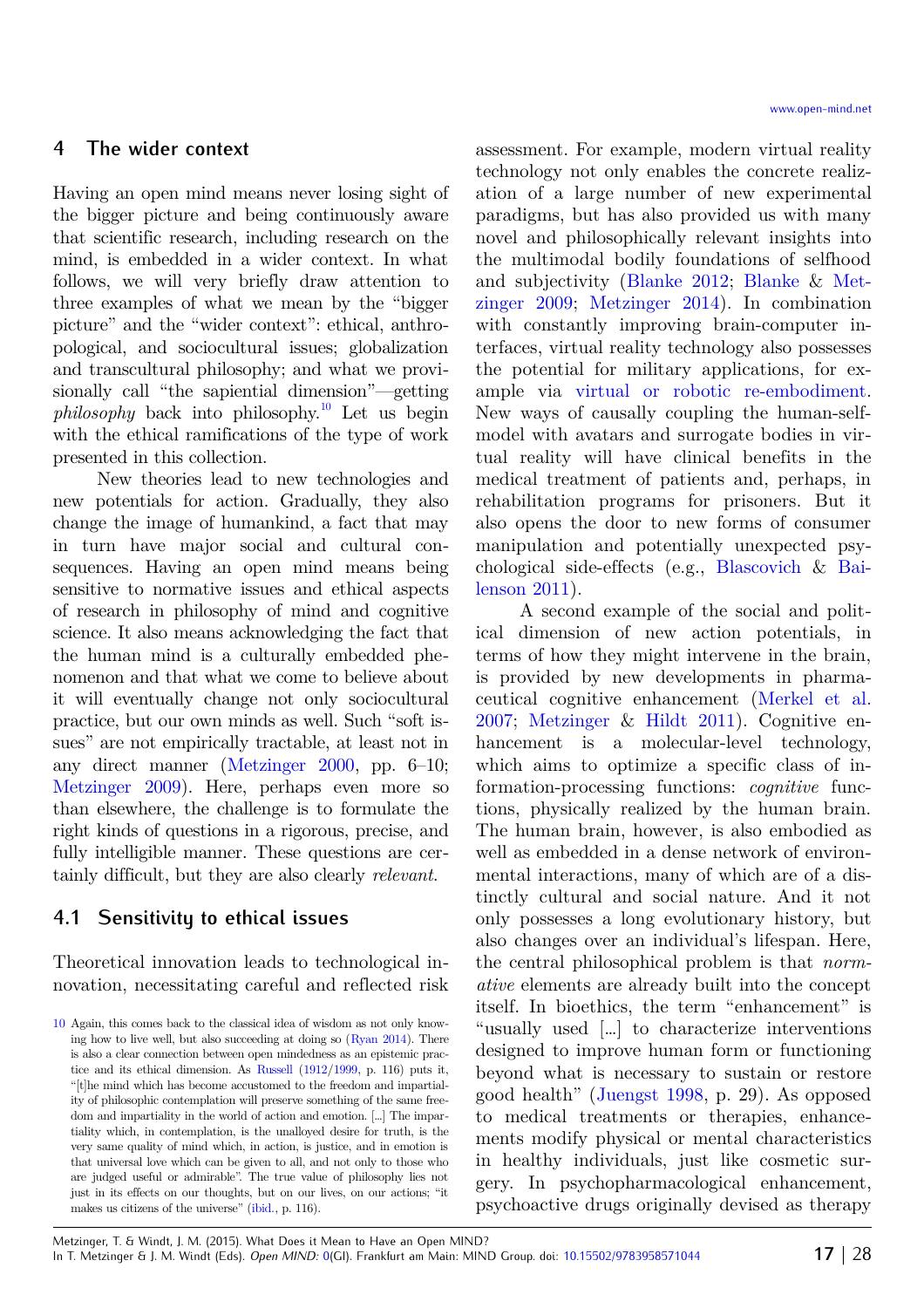for specified diseases are typically used off-label or illicitly by normal, healthy individuals in order to modify brain functioning. In the future, how exactly can we benefit from scientific progress, for example by influencing and constructively interacting with the ever-developing neuronal architecture of our brains on a molecular level, while not leaving the social context out of consideration?

Who counts as a "healthy individual"? A trivial but important point is that concepts like "normal mental functioning" or, say, "normal age-related cognitive decline" possess a statistical and a normative reading. The semantics of both types of concepts change over time. For example, the statistical and descriptive features of "normal mental functioning" or "normal agerelated cognitive decline" change as science progresses, as the predictive success of our theories improves, and as textbook definitions are adapted. Our concepts become richer in content and more differentiated. But if a specific society suddenly has new tools and new potentials for action—say, to alter certain cognitive functions in the elderly—then the statistical distribution of even those objective properties underlying a purely statistical notion of what is "normal" may also change. Cognitive enhancement is a neurotechnology, and technologies change the objective world. However, objective changes are also subjectively perceived and may lead to correlated shifts in value judgments. Concepts such as "healthy individual", "normal mental functioning", or "normal age-related cognitive decline" always have a descriptive as well as a normative reading, because they appear in statements about what human beings *should* be like. Is it really necessary to succumb to memory loss or a decreasing attention span after the age of 55? If other options are actually on the table, does this turn passively capitulating to age-related cognitive decline or certain individual limitations in the ability to engage in high-level, abstract thought into a cognitive form of unkemptness and dishevelment?

In this example, the not-so-trivial challenge lies in understanding the dynamic interaction between "normality" (in the descriptive sense) and "normalization" (in the normative sense). The theoretical and social dynamics linking both concepts and their interpretation is highly complex. It involves scientific theories (in cognitive neuroscience, molecular neurobiology, and psychopharmacology), applied philosophical ethics, changing cultural contexts, globalization, policy-making, as well as industrial lobbies trying to influence the historical change of our very own concepts and their meaning in order to market new products. Normalization is a complex sociocultural process by which certain new norms become accepted in societal practice. For this reason, the scientific process, say, of optimizing textbook definitions, empirical predictions, and therapeutical success has a political dimension as well. It attempts to firmly ground theoretical entities such as "normal mental functioning" or "normal age-related cognitive decline" in empirical data, but it is also driven by individual career interests, influenced by funding agencies, the pharmaceutical industry, media coverage, and so on.

A third important example of how new ethical issues emerge is presented by the question of animal consciousness and animal suffering. What is the ethics of creating suffering in non-human species, for example in the scientific pursuit of uniquely human epistemic goals? Much recent research shows that many animals are very likely not only conscious, but also selfconscious and able to suffer [\(Brown](#page-25-23) [2015;](#page-25-23) [Boly](#page-25-22) [et al.](#page-25-22) [2013;](#page-25-22) [Edelman](#page-25-21) & [Seth](#page-25-21) [2009;](#page-25-21) [Seth et al.](#page-27-25) [2005\)](#page-27-25). They represent a frustration of their own individual preferences on the level of their consciously experienced self-model and thus *own* their sensory pain. They are also very likely to be unable to distance themselves from negative emotions such as fear, anxiety, or depression. In the light of new and better descriptive theories of consciousness, classical normative issues such as animal ethics reappear in a new guise and with increasing urgency.

Philosophical questions such as "Who or what exactly should count as an object of ethical consideration?" soon may also become relevant for the applied ethics of synthetic phenomenology, that is, for all research programs in artificial intelligence that risk or even directly intend the creation of phenomenal experience,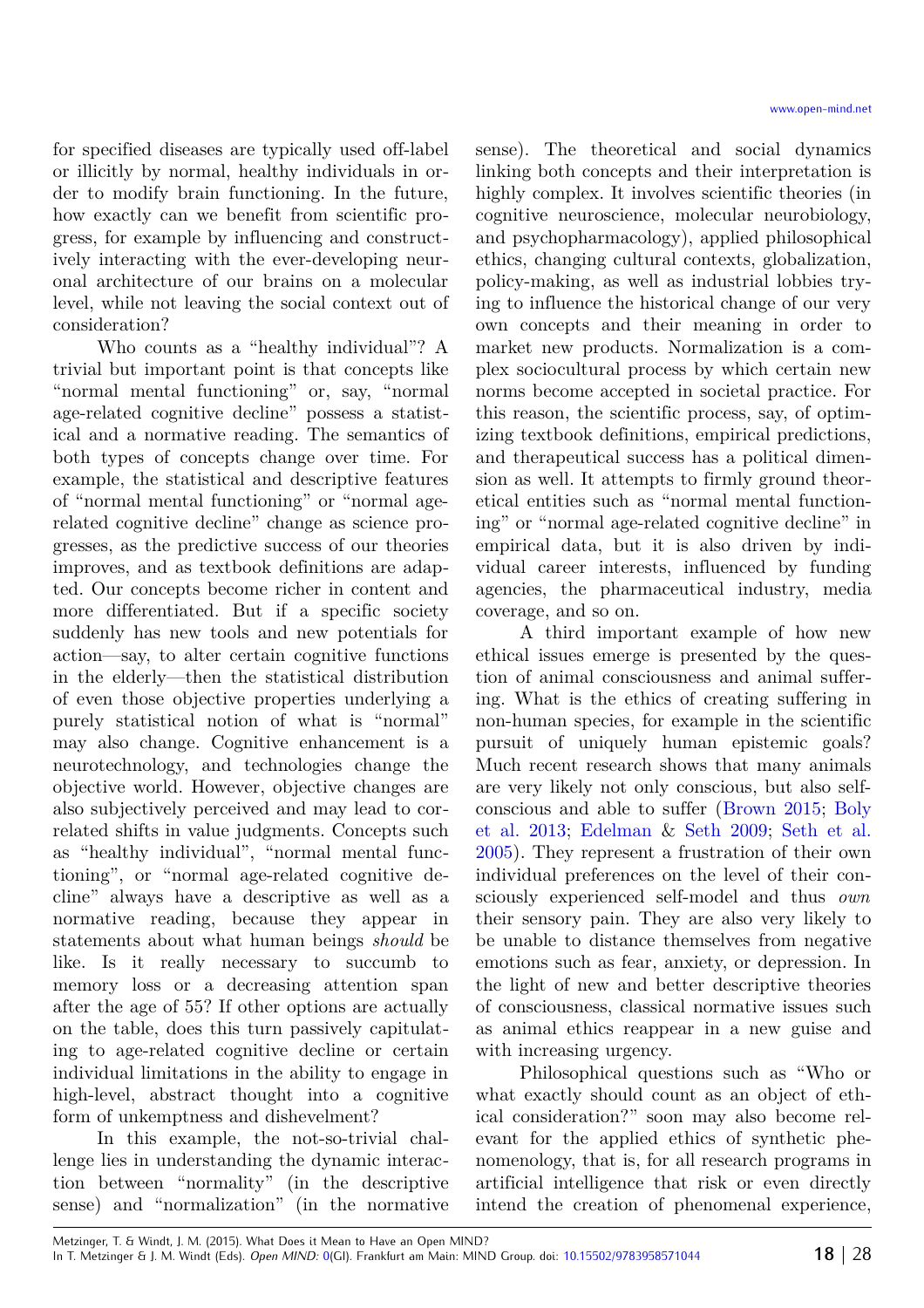of truly subjective, conscious states in non-biological hardware. "Synthetic phenomenology" (SP) was first introduced by J. Scott Jordan in 1998, explicitly paralleling the idea of "synthetic biology".<sup>[11](#page-18-0)</sup> The possibility of machine consciousness now is not only part of the bigger picture and the wider context mentioned above, it also illustrates how theoretical innovation may eventually lead to technological innovation and require a careful assessment of possible risks. For example, the *Principle of Negative Synthetic Phenomenology* [\(Metzinger](#page-26-17) [2013b,](#page-26-17) pp. 2–8) is an ethical norm that demands that, in artificial systems, we should not risk the unexpected emergence of conscious states belonging to the phenomenological category of "suffering" or even aim at the direct creation of states that would increase the overall amount of suffering in the universe. But how exactly are we to unpack the logical details of this normative proposal? How does one approach these new types of questions in a rational and data-driven manner? Machine consciousness, just like VR-technology, pharmaceutical enhancement, and animal suffering is another example of a topic where a lack of imagination might prove dangerous and where an open-minded approach is pertinent.

Perhaps one central aspect of this problem is that in an increasing number of cases we will not only have to ask, "What is a good action?" but also, "What is a good state of consciousness?" Opening, cultivating and further developing one's own mind clearly is in the spirit of not only Cicero, Plato, and the ancients—systematically increasing our own mental autonomy seems to be a common ideal shared by many of humankind's philosophical traditions. However, the boundary conditions for this old philosophical project are beginning to change because the tools for manipulating or even systematically cultivating our own minds are constantly becoming better—and precisely as a result of interdisciplinary, empirical work in the Mind Sciences. If we arrive at a comprehensive theory of consciousness, and if we develop ever more sophisticated tools to alter the contents of subjective experience, we will have to think hard about what a *good* state of consciousness is. This again illustrates the point that as some parts of neurotechnology inevitably lead to consciousness technology, new normative issues arise and classical philosophical questions reappear in new guises [\(Metzinger](#page-26-20) [2009\)](#page-26-20).

As editors of this collection, we do not want to take a specific position on any of these important and highly controversial issues. We merely want to point out that having an open mind also means cultivating a specific kind of sensitivity: a sensitivity for the actual and potential suffering of other sentient beings, for newly emerging ethical issues and for the obvious fact that the kind of research we are developing together does not take place in a political, social, or cultural vacuum. For example, open mindedness also requires a self-critical sense of responsibility to global society as a whole. It is also in *this* context that new conceptual bridges have to be built between artificial intelligence, cognitive neuroscience, philosophy of mind, and ethics. Once more, a first and important step may be to carefully consider the questions themselves, rather than to rush into an answer or attempt to quickly implement mere technocratic solutions. Ultimately, all of these questions have a lot to do with the classical philosophical problem of what a good life actually is.

#### **4.2 Globalization and intercultural philosophy**

There is not only an ethics of science, there is also an ethics of globalization. It has to do with fairness and, for example, the willingness of the rich to relinquish some of their sovereignty for the benefits of cooperation. Of course, there are technical issues behind philosophical notions such as "global fairness". But many would agree that we should distribute resources in a way that helps the worst-off, and that the only way

<span id="page-18-0"></span><sup>11</sup> See [Chrisley](#page-25-27) [2009,](#page-25-27) p. 68 and [Chrisley](#page-25-25) & [Parthemore](#page-25-25) [2007,](#page-25-25) note 2. SP encompasses a variety of different approaches, methodologies, and disciplines, but what they all have in common is that they see SP as the construction or guided dynamical self-organization of phenomenal states in artificial systems. They also share the deep-seated methodological intuition that any scientific explanation of consciousness necessarily involves a systematic *re-construction* of the target phenomenon. See [Gamez \(2008,](#page-25-26) pp. 887–910); [Holland](#page-26-23) & [Goodman](#page-26-23) [\(2003\)](#page-26-23); [Holland](#page-26-22) [et al. \(2007\)](#page-26-22); [Chrisley](#page-25-25) & [Parthemore \(2007\)](#page-25-25); [Aleksander \(2008\)](#page-25-24) for a first overview.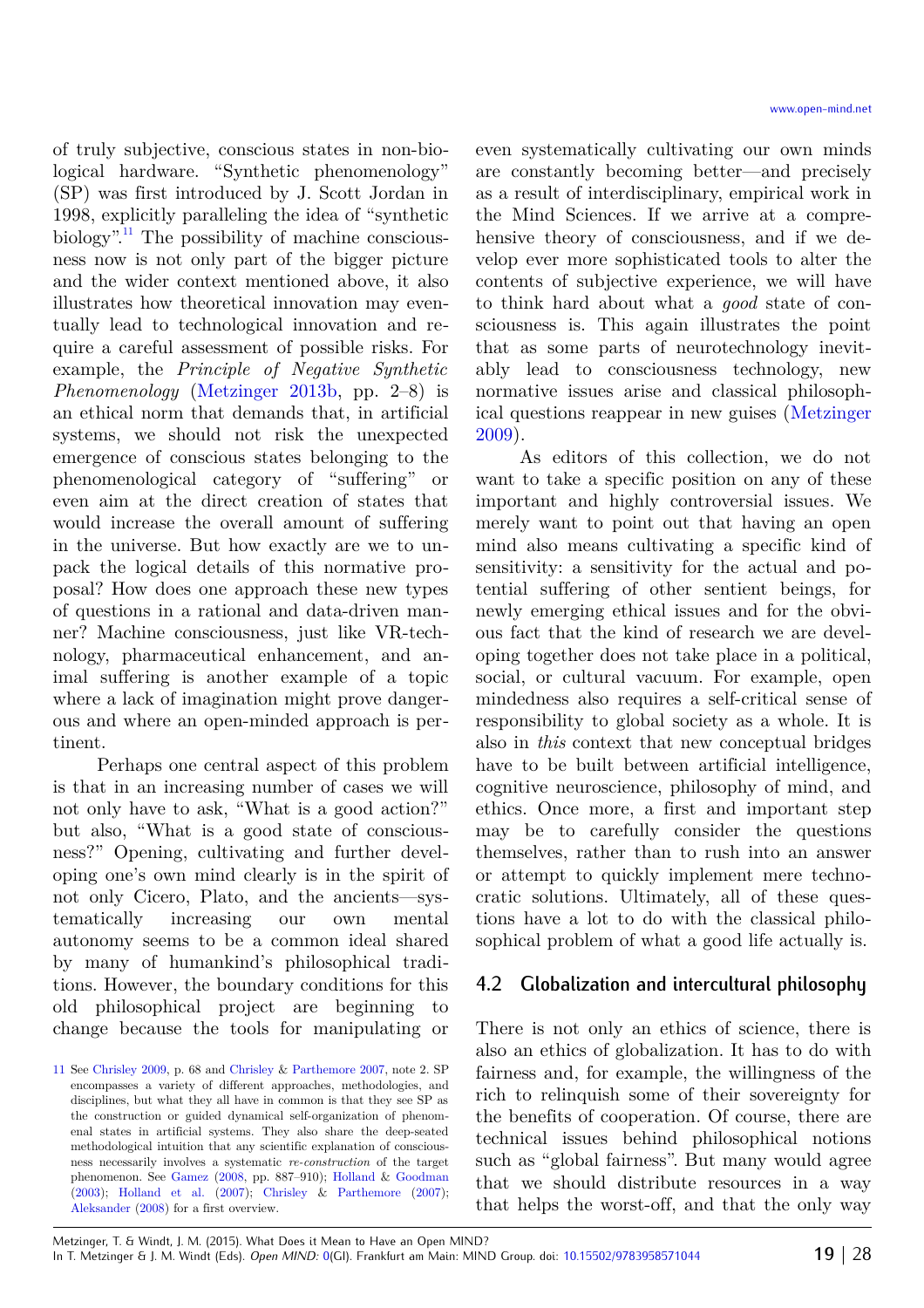of justifying giving more to those members of humanity who are already well-off is if it demonstrably improves the position of those in the poorest and most dangerous parts of the world as well. The movement of effective altruism uses scientific research to determine the optimal ways of distributing goods to the poorest regions of the world, with the goal of maximizing the benefits and long-term efficiency for instance of donations to charities (for general information, see [http://www.effectivealtruis](http://www.effectivealtruism.org/)[m.org/\)](http://www.effectivealtruism.org/). Such debates apply to the globalization of science and philosophy as well. In this context, it is interesting (and sobering) to note how in academic philosophy, the basic idea of making scholarly work available free of charge and free of usage restrictions online is vastly underdeveloped in comparison to other fields of research. It is also sobering to note that academic philosophy, possibly more than other academic disciplines, continues to be dominated by white, Western (and mostly Anglo-Saxon) males. This is not just reflected in philosophy departments themselves, but also in well-known and widely consulted ranking systems, which almost exclusively focus on Anglo-Saxon departments. We could do much better here, in all of these respects. Of course, many of us have long realized this, and as editors of this collection, we are preaching to the choir. What is needed now are viable ways of changing this situation.

Because of the open access format of the Open MIND collection, which was conceived of, in part, as a donation of intellectual property, we want to focus on one single aspect here. One might argue that the current subscription-based publishing system, which comprises nearly all of the top-ranked journals that young researchers in particular strive to have on their CVs, is inherently conservative, stabilizes the academic status quo, and, given the context of academic globalization plus the urgent need to strengthen deeper and not just intellectual forms of intercultural exchange, potentially leads to a "global closed-mindedness", to a narrowing of intellectual and scholarly life. Typically, publically funded academics will be involved on different levels and in different stages of the publication process, not only as authors, but also as reviewers, members on editorial boards, editors, and so on. Indeed, these types of participation are awarded and often expected by hiring committees. Yet, despite all of the hours of free labor (from the perspective of the publishing houses), the scientific publications that flow out of this process are often locked behind a paywall, giving authors only limited rights to distribute their own research. More innovative journals give authors the opportunity to publish their papers open access—typically in return for a hefty publication fee that, once more, is most likely to be funded by rich universities in affluent countries. Again, we can, and should, do much better.

Through their work, scientists and philosophers continuously produce knowledge and new intellectual property. However, there exists not only knowledge production, but also knowledge consumption—and the overall process has an economical basis. How should such goods be justly distributed? Who can *participate* in the process of producing and consuming them? The world continues to be divided into "haves" and "have-nots" when it comes to accessing the fruits of the intellectual labor of humankind. The point is not only that taxpayers should have access to the results of all publicly funded work. A more central point is that, given globalization, we now need a much more transcultural type of philosophy. In order to realize this goal, we urgently need to experiment with different formats of open access publishing, testing out what works best. In this way, we could finally create a unified public sphere for research—a "global workspace" for the science and philosophy of all humankind. Clearly, this in itself is not sufficient, but is a very first, necessary step.<sup>[12](#page-19-0)</sup> Still, the historical transition we are witnessing is one where having an open mind also

<span id="page-19-0"></span><sup>12</sup> And new questions continuously arise. Is it, for instance, unethical to publish one's research in scientific journals or books that are not open access and which therefore systematically exclude a large majority of students and researchers from the less affluent part of the world? If you answer affirmatively to this question, would you also say that it is unethical to consume research published in books or journals that are not open access? And do you think, in terms of civil disobedience, that it is permissible to disregard copyrights (and authors' rights to royalties) to make such research, either your own or even that of others, openly available? This is just a small selection of the potentially difficult questions facing today's scholars and researchers. And people are already acting upon their answers (see, for instance, [Ludlow](#page-26-24) [2013\)](#page-26-24).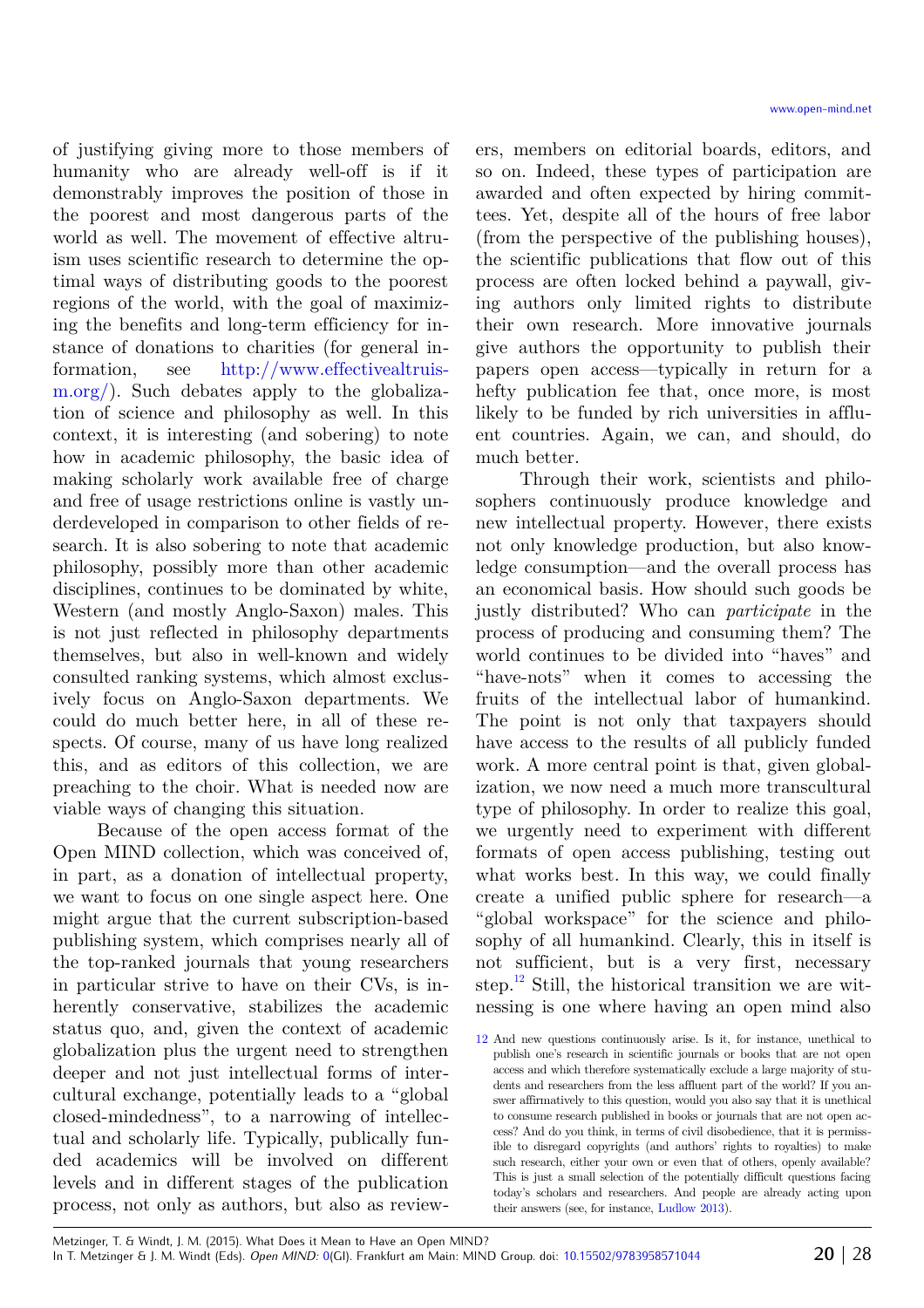means publishing open access whenever possible —which in no way excludes *additionally* using, and paying for, traditional dissemination formats as well. But in creating humanity's global workspace, as [Steven](#page-26-25) [Harnad \(2007\)](#page-26-25) puts it, it has now simply become "unethical for the publishing tail to be allowed to continue to wag the research dog." What is needed is an honest and objective assessment of the most effective methods of scientific publishing—where effective not only means cost-efficient from the perspective of large publishing houses, but also addresses the dual challenges of optimizing the quality of research and peer-review processes while making scientific results available to all interested researchers and scholars.

"Intercultural philosophy" may sound good—but what does it really mean? Philosophy was born at different places and at different times, for example in India, in China, and in Europe. Philosophical thinking evolved in different cultural contexts that were often quite independent of each other and sometimes remained largely isolated for many centuries. Globalization now forces us to face the need to create novel forms of communication between philosophers as well as new forms of cooperation between different traditions and cultures. Yet this development is also an opportunity. The idea of "intercultural philosophy" is certainly not new, and there are many different ways of spelling it out. Here, we want only to point out that in our view, intercultural philosophy should not be a new academic discipline, but that it is, again, an *attitude*, an increasingly important form of epistemic practice.

At the same time, not *all* philosophical research contexts originally evolved in isolation, and the globalization of wisdom may be older than we think. To give just one familiar example, it is noteworthy that Pyrrhonian skepticism plausibly has a strong (and entirely mutual) intercultural dimension as well. The practice of using standardized arguments involving opposing statements to cultivate positionlessness, suspension of judgment, and epoché can be found in the Indian tradition as well, for instance in the Madhyamaka tradition and in Nagarjuna's writings. Textual evidence suggests that not only might Pyrrho himself have been inspired by ideas with which he came into contact in India, but also that later, [Sextus'](#page-27-18)s version of Pyrrhonian skepticism might have shaped Nagarjuna's Middle Way [\(Dreyfus](#page-25-28) & [Garfield](#page-25-28) [2010;](#page-25-28) [Geldsetzer](#page-26-27) [2010;](#page-26-27) [Kuzminski](#page-26-26) [2008\)](#page-26-26). Having an open mind, in this sense, involves not only bridging *disciplinary* cultures, but also integrating different research traditions from different cultures and different periods and looking for their common sources.

Obviously, the open-minded "pooling of intellectual resources" that we mentioned above must increasingly also include philosophers not only from Europe or the Anglo-Saxon world. From a traditional Western perspective, epistemic humility also means acknowledging that other philosophical traditions may long ago have had deep insights into theoretical problems that still puzzle us today, even if their knowledge is not presented in a format and terminology that we are used to or can easily understand. It would be intellectually dishonest to assume that the style of thought developed in Anglo-Saxon analytical philosophy is the only way of being intellectually honest. And obviously, if, as we do, one calls for an expansion of the principle of charity into interdisciplinary discourse, then one should also accept that the same principle applies to intercultural collaboration. If there is to be a culture of charity, then it must be a *global* culture of charity—including open access publishing and global fairness in the distribution of academic goods. Today, even more than in the past, this is another reading of what it means to have an open mind.

#### **4.3 The sapiential dimension**

Thanks to the internet and major technological advances, modern academic life is unfolding at a greater pace than ever before. It has also become more competitive than it ever was in the past. This development bears the promise of progress; but it also poses a very real risk. As knowledge production becomes a commodity and academia is increasingly reorganized based on economic principles of marketing and business administration, universities are replacing tenure-track lines with adjunct teachers and a constantly growing number of brilliant young academics are now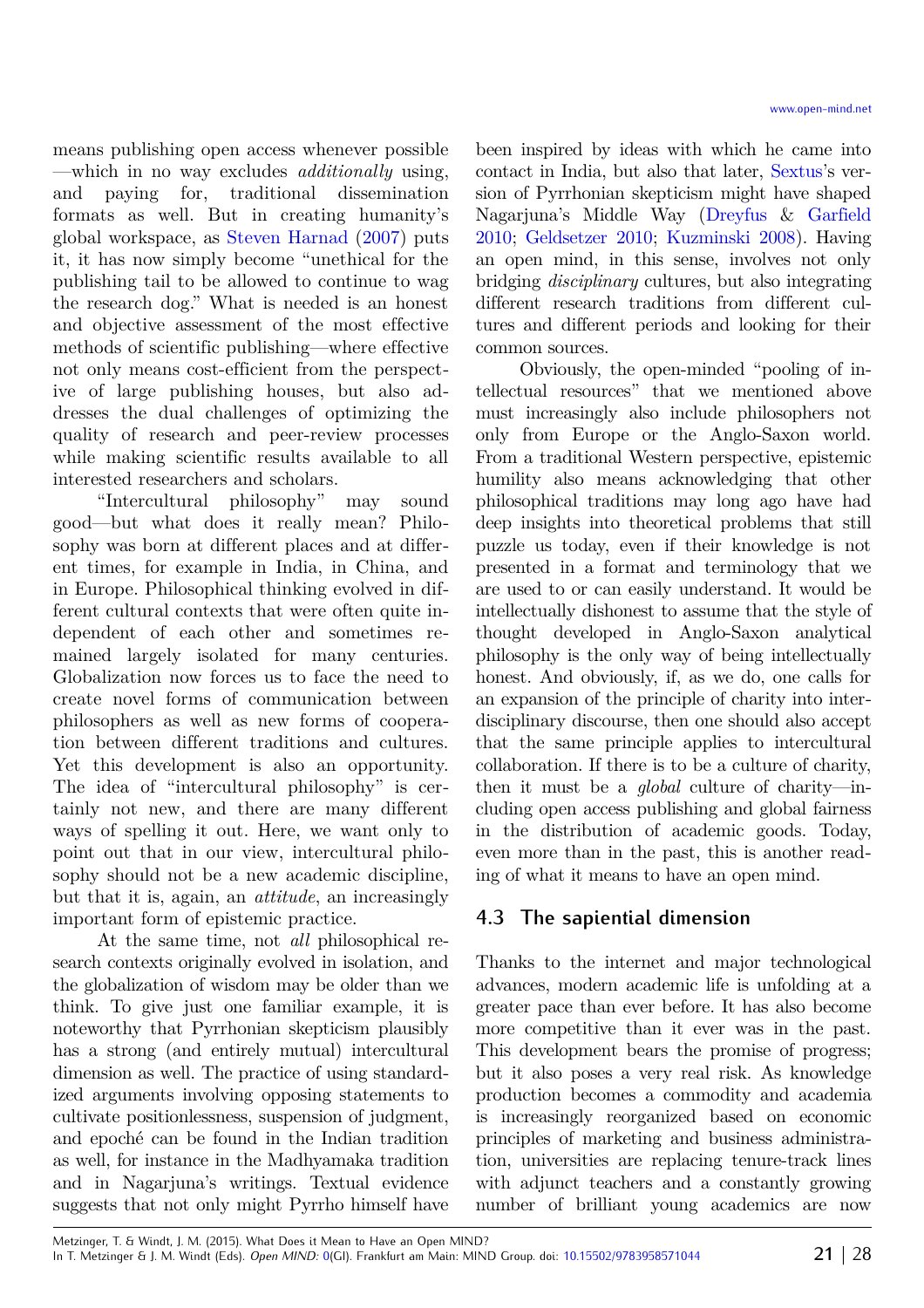competing for scarce resources in a globalized academic environment. The acceleration of academic life as well as increased social pressure are beginning to have psychological effects on individual researchers as well. A recent surge in the detection of fraud and scientific misconduct may be a sign of underlying counterproductive incentives that have begun to influence scientists worldwide. According to a report in the journal *Nature*, published retractions in scientific journals have increased by around 1,200% over the past decade, even though the number of published papers grew only 44% in the same period [\(Van](#page-27-26) [Noorden](#page-27-26) [2011\)](#page-27-26). A detailed review of all 2,047 biomedical and life-science research articles indexed by PubMed as retracted by the  $3<sup>rd</sup>$  of May, 2012 revealed that only 21.3% of retractions were attributable to error [\(Fang et al.](#page-25-30) [2012\)](#page-25-30). 67.4% of retractions were attributable to misconduct, including fraud or suspected fraud (43.4%), duplicate publication  $(14.2\%)$ , and plagiarism  $(9.8\%)$ . It is also possible, however, that the rising number of retractions has been caused by a growing propensity to retract flawed and fraudulent papers and does not in fact involve a substantial increase in the prevalence of misconduct [\(Fanelli](#page-25-29) [2013\)](#page-25-29). These numbers might therefore also suggest an increasing willingness to retract faulty publications. They might also be artefacts of an increased availability of data on such retractions. We do not know what the final interpretation of such data should be. But we do regard them as one potential indicator of overheated competition turned counterproductive.

In philosophy, there is a high and continuously growing pressure for specialization, and this historical development presents a major problem. One classical model of what philosophy is says that philosophers are "specialists for the general", who are concerned with integrating the knowledge of their time into an overarching conceptual model. As one German idealist philosopher put it, philosophy "is its own time comprehended in thought".<sup>[13](#page-21-0)</sup> Today, the realization of this metaphilosophical vision has long become an impossible task for even the greatest scholar. The sheer number of publications in any given, specialized area of research such as embodied cognition, self-consciousness, or the evolution of culture and complex societies—has become so large that it is now extremely difficult for any ambitious young philosopher to even get an overview of the field. At the research frontier, great progress has been made in the fine-grained differentiation of research questions, while conceptual precision, argumentational density, and the general speed with which technical debates are conducted is continuously rising. This historical shift has become particularly obvious in philosophy of mind. In the age of cognitive neuroscience and Bayesian modeling, "raising one's own age to the level of thought", as Hegel put it, has simply become an impossible task. On the other hand, philosophers of mind are not embedded journalists of the neuroscience industry. A philosopher's task today clearly goes far beyond offering methodological criticism plus a bit of applied ethics. Philosophers should not confine themselves to laying and clarifying some conceptual foundations or just developing a local, domain-specific "conceptual commentary" on the general way in which the empirical Mind Sciences change our perspective on reality and the human mind's position within it. In the future, philosophers must more actively introduce their own epistemic goals into the overall process as well. Failure to do so is to exercise a counterproductive sort of epistemic humility and runs the risk of letting academic philosophy slip into irrelevance.

Having an open mind also means that there are no taboo topics. At the outset, philosophy was the "love of wisdom" and, as everybody knows, knowledge and wisdom are not the same thing. Knowledge is something that can be accumulated in an incremental and systematic way, but wisdom has to do with synthesizing very different kinds of knowledge in ways that are practically relevant, for example with respect to knowing what a good life is and, importantly, also with being *successful* at living a good life [\(Ryan](#page-27-4) [2014\)](#page-27-4). This in turn may include actively minimizing the number of unjustified beliefs one has and continuously maximizing the

<span id="page-21-0"></span><sup>13</sup> Hegel, in his preface to the *Elements of the Philosophy of Right*, ed. Allen W. Wood, trans. H. B. Nisbet, Cambridge, UK: Cambridge University Press, 1991.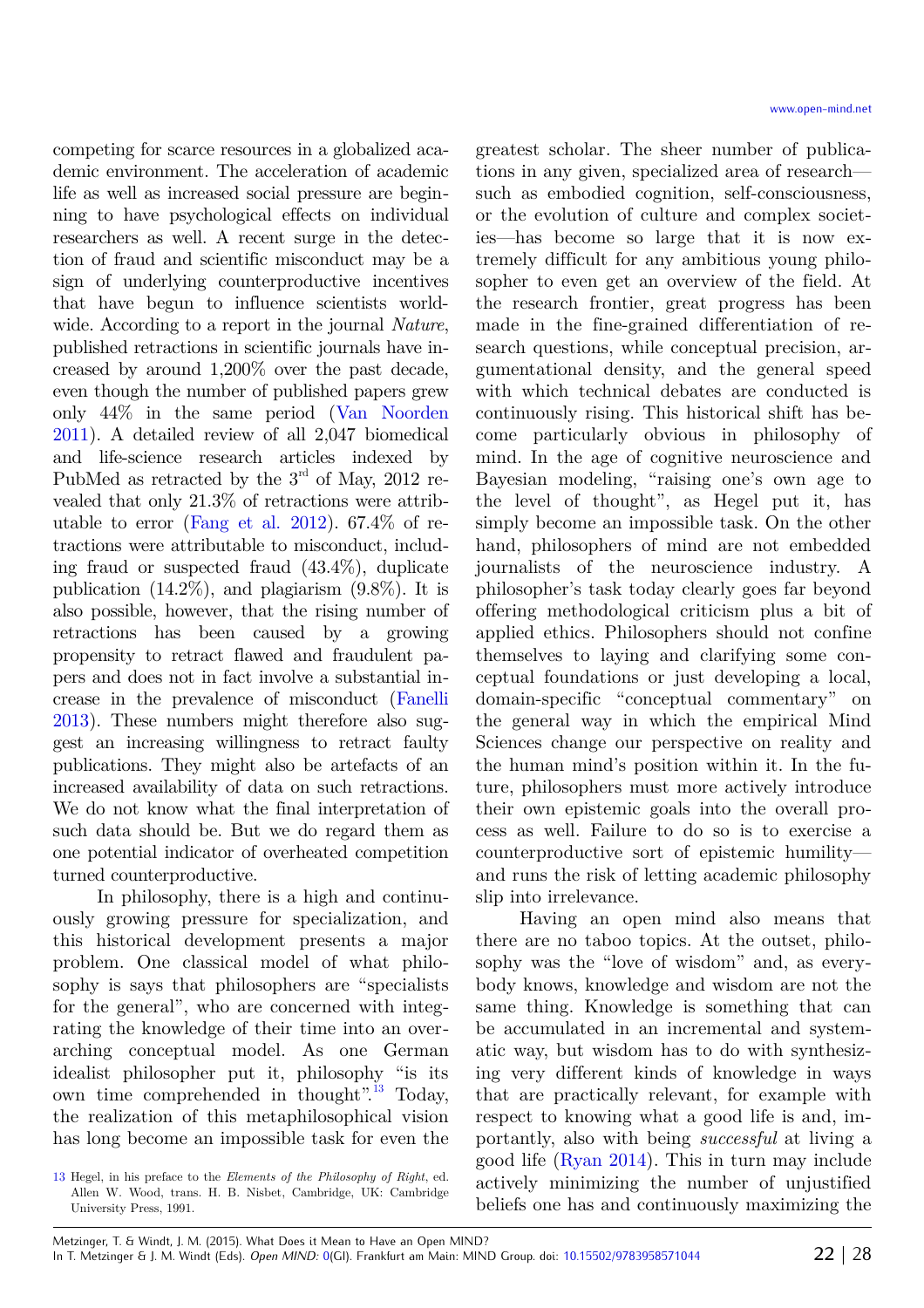dynamic coherence between one's beliefs, one's values, and one's actions. Perhaps wisdom can also be characterized by a sustained striving for accuracy and for the possession of a wide variety of epistemically justified beliefs on a wide variety of relevant subjects—with one such subject being the deep structure of the human mind itself. In this case, knowledge will automatically be self-knowledge, and the question now becomes on what level the *relevant* form of self-knowledge is to be found. Tackling this problem may involve a commitment to a deeper form of rationality that includes not only epistemic humility, but heightened sensitivity towards moral issues and one's limitations in both fields.

It now has become dramatically obvious that something has been lost along the way. Academic life has become distinctly *unphilosophical*. Professionalization, acceleration, and excessive competition have led us into a form of academic life that can now very rarely be described as a good life. First, it seems safe to say that many of the best and leading researchers are not very successful at living a good life even if they are philosophers who, at least at the beginning of their careers, may have had a great interest in exactly what a "good" life in the philosophical sense might be. Second, overheated competition increasingly draws people into the field who are predominantly interested in competition and professional success *per se*, and not so much in the pursuit of knowledge, let alone wisdom. But intellectual superiority and insight are different things, just as knowledge and wisdom are. There is no intrinsic link between striving for intellectual superiority and being intellectually honest, practicing epistemic humility and cultivating an atmosphere of charitable collaboration. In academic philosophy, the sapiential dimension, in which theoretical insight and practical know-how are deeply interwoven, has now been lost almost completely, and one aspect of what it means to have an open mind—as opposed to just being professional, knowledgeable, and smart—is to be aware of this fact and to be ready to face it.

We, the editors, certainly do not claim to know what exactly philosophy really is or what it is to lead a good life, nor do we always agree on these questions—but we are convinced that whatever the answer is, it is deeply connected with a particular kind of attitude that reaches back all the way to the skeptical tradition, East and West. Philosophy at its best is not just purely academic or technical: it is also a practice, a way of life; and its theoretical and practical dimensions should never be completely independent of each other. This is what we mean when we say that academic philosophy would greatly profit from a sapiential dimension. And if we are right to say that philosophy is, among other things, an epistemic practice, a particular style of thinking resulting from the cultivation of an open-minded attitude (and one that is skeptical, we might add, in the most constructive sense), then this may also suggest a new reading of what it means to say that philosophy has an important role to play in the Mind Sciences. Asking for an interaction between cognitive neuroscience and philosophy as academic disciplines is one thing—but asking for the introduction of a particular way of thinking and a particular type of collaborative practice—a more genuinely *philosophical* attitude—into scientific research is another. We hope that by now it is clear that we think philosophy can contribute to the Mind Sciences in both respects, as an academic discipline and as an epistemic practice. Still, what we have been discussing here under the heading of open mindedness is first and foremost an example of philosophy as an epistemic practice—and as such it can be quite independent of philosophy as an academic discipline. Indeed, this is why we think that an important goal is to put philosophy, in this practical and classical sense, back into philosophy in the academic sense as well.

We openly admit that we have no readymade answer to the question of how to re-introduce the sapiential dimension into modern academic philosophy, in a way that is rational and intellectually honest. In fact, we think this might well be the biggest challenge for the future. Obviously, what we call the "sapiential dimension" here has nothing to do with any kind of theology or organized religion. And we suspect that the real value of what we called "first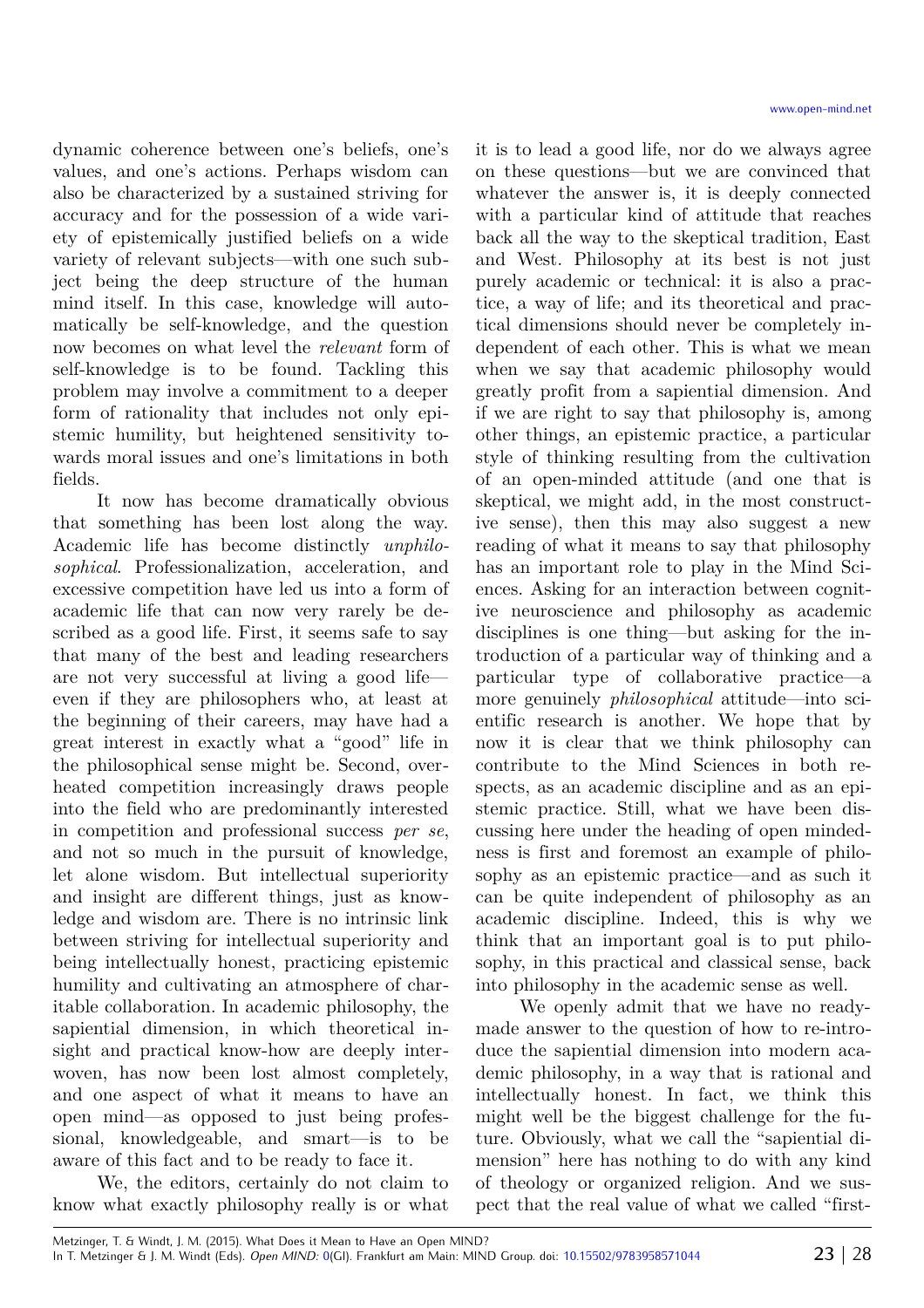person methods" above may lie not in supporting dubious metaphysical arguments, but lies, in part, in their potential for reintroducing the sapiential dimension into academic philosophy. But we also want to point out that this could simply be empirically false. Sometimes it is enough to remain with the question, to simply see it for what it is and to face the facts. Sometimes things take care of themselves. As we said when sketching the problem of subjectivity, to have an open mind means to acknowledge (and not repress) the fact that there may actually be a set of deeper metatheoretical ambiguities here. Having an open mind can also consist in admitting the existence of a problem—and that is all we want to do here.

# **4.4 Developing new forms of interdiscplinarity**

Taking empirical constraints into account has become absolutely central in current philosophy of mind. However, there are different models of what good interdisciplinary practice is and *how* empirical constraints are to be satisfied or integrated. Interdisciplinary philosophy of mind does not simply consist in turning away from oldschool armchair philosophy, which sometimes took intuitions as main input for philosophical work. And it would be false to say that "pure" philosophy has no place in the newly unfolding scheme of things—there is clearly relevant and highly valuable work that has only a small empirical component, or perhaps even none at all. One aspect of the Open MIND approach is that young philosophers should increasingly become active as experimenters themselves, for instance by proposing epistemic goals and novel experimental designs to empirical researchers and even by joining their colleagues from different disciplines to work on shared research projects. Another aspect of the approach, as we noted earlier, is that the extended principle of charity applies not only to the relationship between disciplines, but also to that between different generations of researchers.

We are all learning as we go along. Perhaps most centrally and most obviously, to have an open mind means to acknowledge the fact that while there has long been an "interdisciplinary turn" in philosophy of mind, the real task consists in creatively testing out and developing entirely new *types* of interdisciplinary cooperation. For example, it is important to preserve a critical spirit and an openly inquisitive mindset —interdisciplinarity must never be purely decorative, a fashionable necessity, or reduced to a rhetorical element in edifying Sunday speeches. Along the way, we will also need a new understanding of progress, of acceptable forms of inquiry and methods, as well as new measures of success, for instance concerning novel forms of collaboration and publication formats that are still under the radar of institutionalized impact factors.

To give a second example, the newly emerged discipline of neuroethics is an important and innovative form of interdisciplinary philosophy, but it should never indirectly contribute to moral hypocrisy, as a fig leaf ultimately used by others to cover the failure to directly and open-mindedly address the political issues involved. If interdisciplinarity becomes merely strategic (e.g., in dealing with funding agencies) or is really guided by off-topic motives, then it loses its systematic force and becomes counterproductive and stale. Interdisciplinary philosophy of mind is not simply about being empirically informed, or about introducing strong and fine-grained "bottom-up constraints" in the formation of new theories about mind and consciousness. It may actually be about the emergence of a new type of researcher. We like the idea of "dyed-in-the-wool interdisciplinarity", where "dyed-in-the-wool" is not used in a pejorative sense but indicates that young philosophers have learned how to *think* in a way that transgresses boundaries between disciplines, naturally and effortlessly. The classical approaches were intuition-based, and they made analytical philosophy one of the strongest intellectual currents of the  $20<sup>th</sup>$  century. But we are now slowly moving from a priori methods and thought experiments to real experiments, and from abstract metaphysical questions about the relationship between mind and body to the investigation of specific aspects of cognition [\(Knobe](#page-26-28) [2015\)](#page-26-28). And while it is clear that an open-minded philosophy of mind should not be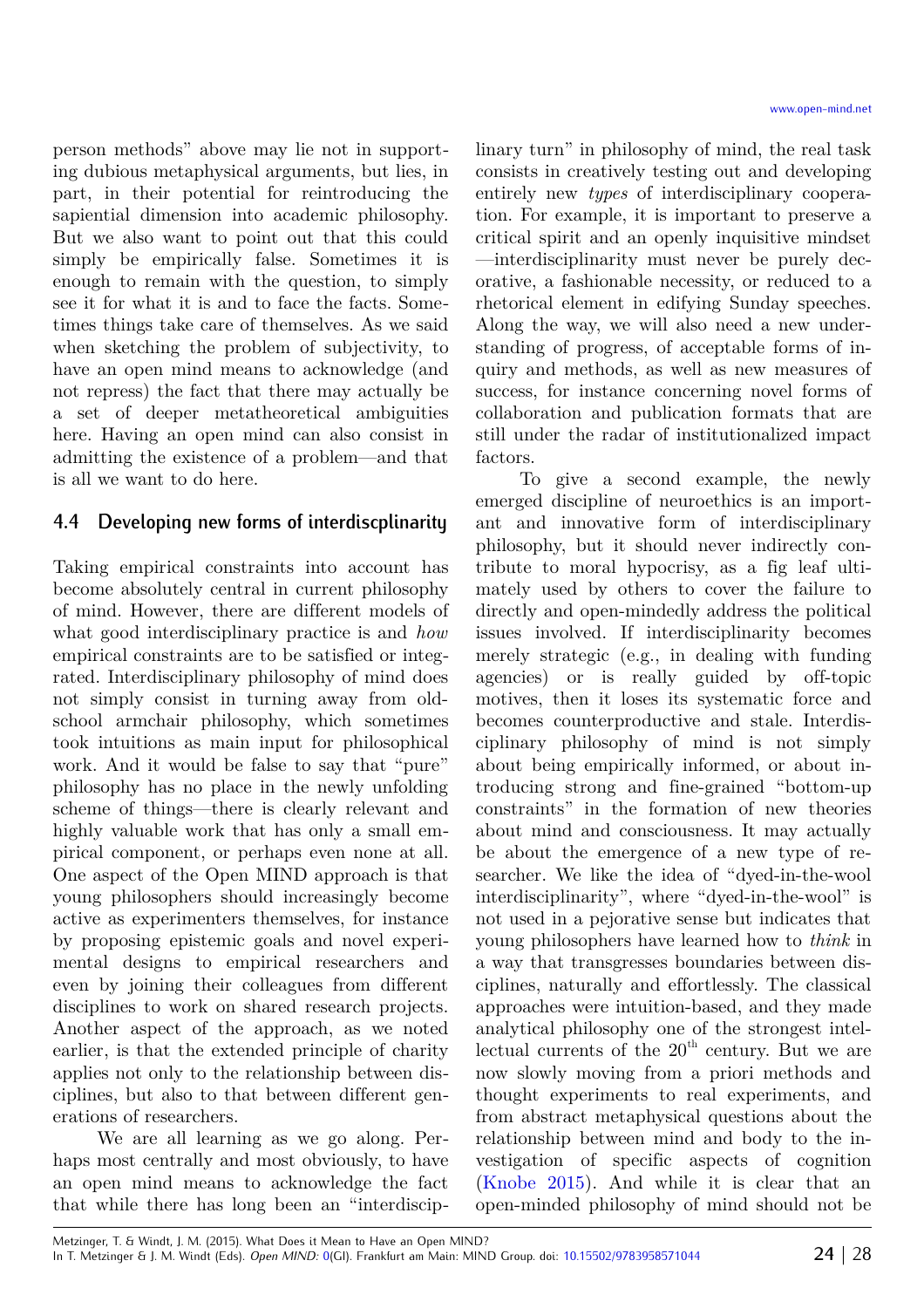strictly or exclusively data-driven, it is equally true that it should be both empirically informed and informative, guided (but not completely constrained) by empirical data and theoreticalconceptual considerations alike.

In the end, there is also a sociological aspect to the current transition in our understanding of what good philosophy amounts to. [Max](#page-27-27) [Planck,](#page-27-27) the German theoretical physicist who created quantum theory and won the Nobel Prize for Physics in 1918, famously said: "A new scientific truth does not triumph by convincing its opponents and making them see the light, but rather because its opponents eventually die, and a new generation grows up that is familiar with it" [\(1948\)](#page-27-27). As the editors of a collection promoting, among other things, senior– junior interaction, we think this may be a bit too pessimistic—and once more, we leave it to our readers to decide how successful this interaction was here, in this project. Still, for now, a careful suggestion is that possibly, the old should learn a little more from the young.

One of our experiences with the MIND Group was that there was a difference between what one might call "junior mentoring" and "senior mentoring". Junior researchers need friends in neighboring disciplines whom they can trust and ask about literature, current trends, and technical issues that are hard to understand. Our experience is that interdisciplinary exchange works best in excellent young people who are not yet on the job market, and in non-competitive situations in which at best no holders of academic resources are present, such as senior researchers who have grants, post-doc positions, etc. to give away. Good and established systems of senior–junior mentoring already exist, but we believe that given the current situation, junior–junior mentoring is an important resource to be developed as well. For this reason, in the Open MIND project, we installed a form of junior–junior mentoring during the anonymous peer-review process for commentaries. And while replies can be seen as a form of senior-junior mentoring, there was also, covertly in the form of target article reviews, a phase of junior–senior mentoring, in which some of our junior members not only wrote their first

reviews ever, but now, after the collection's publication, can also see for themselves how their comments were implemented and whether this maybe even led to an improvement of the target papers. But above all, it is important that young people from the *same* generation have the opportunity to meet each other and form their own, autonomous networks based on shared interests and mutually shared (or acquired) expertise. And this will require a radical restructuring of research funding and of the university system itself, as well as new subsidizing schemes. The function of older, more mature researchers may rather consist in creating and offering such platforms, giving a better overview of the intellectual landscape and offering insight into what is really relevant in a specific phase of a young researcher's academic life. Today, the sociological aspect of what it means to have an open mind has an unprecedented global dimension. In trying to promote young blood, mostly in Germany, we found that language and cultural barriers actually are often higher than we wanted to admit. If what we have said about the ethics of globalization and intercultural philosophy here is correct, then we might not only need new formats of interdisciplinary and intragenerational collaboration, but also new types of intercultural mentoring as well.

As we said at the outset, instead of an introduction we wanted to begin a new conversation by offering some first starting points and perhaps even first building blocks for a fresh understanding of what, today, it could mean to have an open mind. Once again, we openly admit that we have no ready-made answers. But we are convinced that it is important to ask these questions. Somehow, we have to get philosophy back into philosophy.

# **Acknowledgements**

We would like to thank Michael Madary, Nicole Osborne, Marius Jung, and Daniela Hill for editorial support and their helpful comments on an earlier version of this manuscript. And, as always, we are deeply indebted to Stefan Pitz, Anja Krug-Metzinger, and Janice Kaye Windt for their support.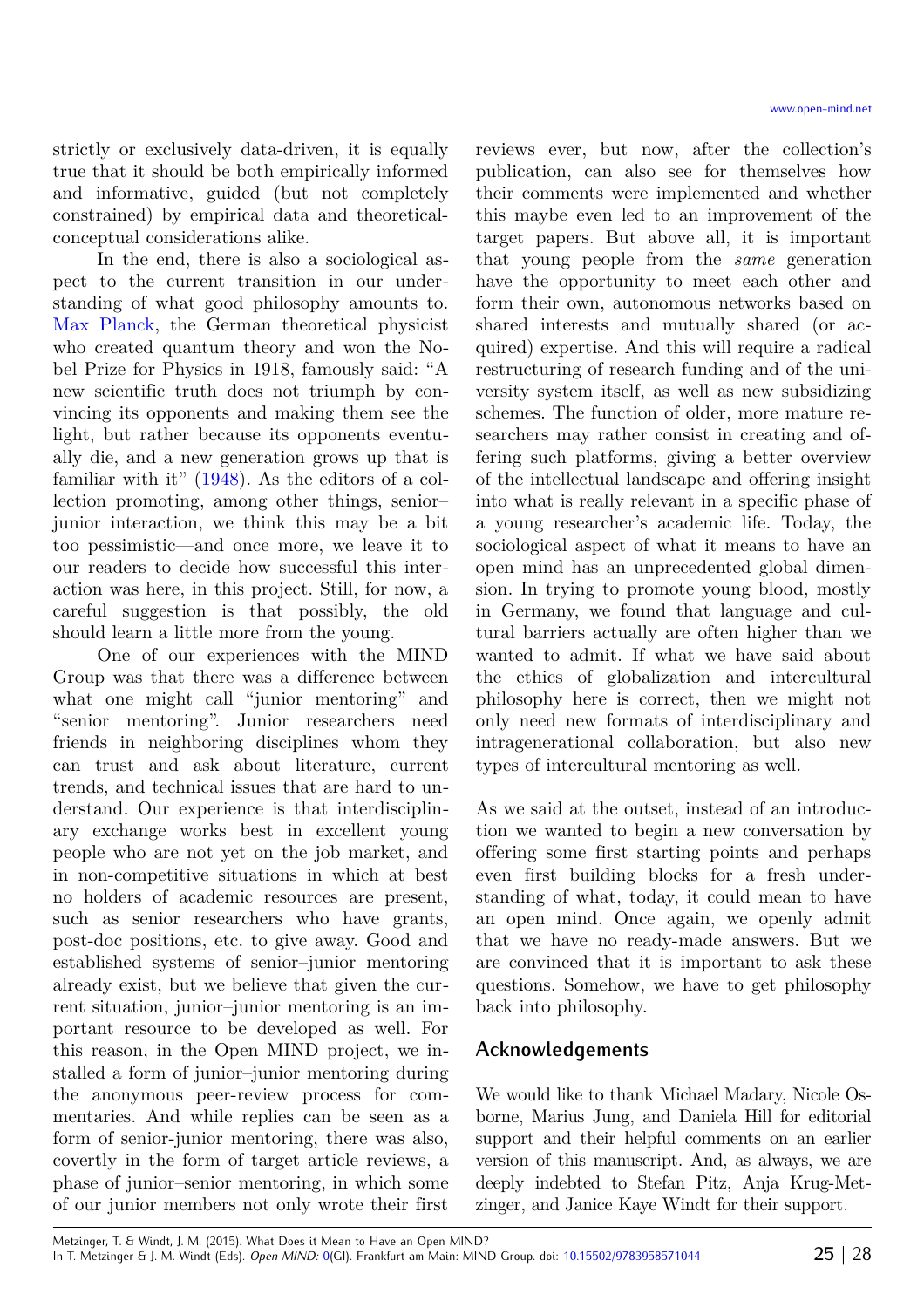#### **References**

- <span id="page-25-24"></span>Aleksander, I. (2008). Machine consciousness. *Scholarpedia*, *3* (2), 4162-4162. [10.4249/scholarpedia.4162](http://dx.doi.org/10.4249/scholarpedia.4162)
- <span id="page-25-1"></span>Alexander, J. (2012). *Experimental philosophy: An introduction.* Cambridge, UK: Polity.
- <span id="page-25-0"></span>Alexander, J. & Weinberg, J. M. (2007). Analytic epistemology and experimental philosophy. *Philosophy Compass*, *2* (1), 56-80.

[10.1111/j.1747-9991.2006.00048.x](http://dx.doi.org/10.1111/j.1747-9991.2006.00048.x)

- <span id="page-25-5"></span>Bealer, G. (1998). Intuition and the autonomy of philosophy. In M. R. DePaul & W. Ramsey (Eds.) *Rethinking intuition. The psychology of intuition and its role in philosophical inquiry* (pp. 201-239). Boston, MA: Rowman & Littlefield.
- <span id="page-25-9"></span>Bett, R. (2014). Pyrrho. *The Stanford Encyclopedia of Philosophy*. [http://plato.stanford.edu/archives/win2014/entries/pyr](http://plato.stanford.edu/archives/win2014/entries/pyrrho/) [rho/](http://plato.stanford.edu/archives/win2014/entries/pyrrho/)
- <span id="page-25-20"></span>Blanke, O. (2012). Multisensory brain mechanisms of bodily self-consciousness. *Nature Reviews Neuroscience*, *13* (8), 556-571. [10.1038/nrn3292](http://dx.doi.org/10.1038/nrn3292)
- <span id="page-25-17"></span>Blanke, O. & Metzinger, T. (2009). Full-body illusions and minimal phenomenal selfhood. *Trends in Cognitive Sciences*, *13* (1), 7-13. [10.1016/j.tics.2008.10.003](http://dx.doi.org/10.1016/j.tics.2008.10.003)
- <span id="page-25-19"></span>Blascovich, J. & Bailenson, J. N. (2011). *Infinite reality - Avatars, eternal life, new worlds, and the dawn of the virtual revolution.* New York, NY: William Morrow.
- <span id="page-25-22"></span>Boly, M., Seth, A. K., Wilke, M., Ingmundson, P., Baars, B., Laureys, S., Edelman, D. B. & Tsuchiya, N. (2013). Consciousness in humans and non-human animals: Recent advances and future directions. *Frontiers in Psychology*, *4* (625), 1-20. [10.3389/fpsyg.2013.00625](http://dx.doi.org/10.3389/fpsyg.2013.00625)
- <span id="page-25-23"></span>Brown, C. (2015). Fish intelligence, sentience and ethics. *Animal Cognition*, *18* (1), 1-17. [10.1007/s10071-014-0761-0](http://dx.doi.org/10.1007/s10071-014-0761-0)
- <span id="page-25-2"></span>Cappelen, H. (2012). *Philosophy without intuitions.* Oxford, UK: Oxford University Press.
- <span id="page-25-14"></span>Carel, H. (2013). Bodily doubt. *Journal of Consciousness Studies*, *20* (7-8), 7-8.
- <span id="page-25-12"></span>Chignell, A. (2010). The ethics of belief. *The Stanford Encyclopedia of Philosophy*. [http://plato.stanford.edu/archives/fall2010/entries/eth](http://plato.stanford.edu/archives/fall2010/entries/ethics-belief) [ics-belief](http://plato.stanford.edu/archives/fall2010/entries/ethics-belief)
- <span id="page-25-16"></span>Chinnery, A. (2014). On epistemic vulnerability and openmindedness. *Philosophy of Education Archive*, 63-66.
- <span id="page-25-27"></span>Chrisley, R. (2009). Synthetic phenomenology. *International Journal of Machine Consciousness*, *1* (1), 53-70. [10.1142/S1793843009000074](http://dx.doi.org/10.1142/S1793843009000074)
- <span id="page-25-25"></span>Chrisley, R. & Parthemore, J. (2007). Synthetic phenomenology: Exploiting embodiment to specify the non-conceptual content of visual experience. *Journal of Consciousness Studies*, *14* (7), 44-58.
- <span id="page-25-4"></span>Chudnoff, E. (2013). Intuitive knowledge. *Philosophical Studies*, *162* (2), 359-378. [10.1007/s11098-011-9770-x](http://dx.doi.org/10.1007/s11098-011-9770-x)
- <span id="page-25-18"></span>Cicero, (1971). *Tusculan disputations.* Cambridge, MA: Harvard University Press.
- <span id="page-25-13"></span>Clifford, W. K. (1999). The ethics of belief. In T. Madigan (Ed.) *The ethics of belief and other essays* (pp. 70-96). Amherst, MA: Prometheus.

<span id="page-25-3"></span>Crane, T. (2014). The problem of perception. *The Stanford Encyclopedia of Philosophy*.

[http://plato.stanford.edu/archives/win2014/entries/per](http://plato.stanford.edu/archives/win2014/entries/perception-problem/) [ception-problem/](http://plato.stanford.edu/archives/win2014/entries/perception-problem/)

- <span id="page-25-7"></span>Dennett, D. C. (1991). *Consciousness explained.* New York, NY: Little, Brown and Company.
- <span id="page-25-15"></span> (2013). *Intuition pumps and other tools for thinking.* New York, NY: W. W. Norton & Company.
- <span id="page-25-8"></span>Diogenes Laertius, (1943). *Lives of eminent philosophers.* Cambridge, MA: Harvard University Press.
- <span id="page-25-28"></span>Dreyfus, G. & Garfield, J. L. (2010). Madhyamaka and classical Greek skepticism. In G. Dreyfus, B. Finnigan, J. L. Garfield, G. M. Newland, G. Priest, M. Siderits, K. Tanaka, S. Thakchoe, T. Tillemans & J. Westerhoff (Eds.) *Moonshadows: Conventional truth in Buddhist philosophy* (pp. 115-130). New York, NY: Oxford University Press.
- <span id="page-25-21"></span>Edelman, D. B. & Seth, A. K. (2009). Animal consciousness: A synthetic approach. *Trends in Neurosciences*, *32* (9), 476-484. [10.1016/j.tins.2009.05.008](http://dx.doi.org/10.1016/j.tins.2009.05.008)
- <span id="page-25-29"></span>Fanelli, D. (2013). Why growing retractions are (mostly) a good sign. *PLoS Medicine*, *10* (12), e1001563. [10.1371/journal.pmed.1001563](http://dx.doi.org/10.1371/journal.pmed.1001563)
- <span id="page-25-30"></span>Fang, F. C., Steen, R. G. & Casadevall, A. (2012). Misconduct accounts for the majority of retracted scientific publications. *Proceedings of the National Academy of Sciences of the United States of America*, *109* (42), 17028-17033. [10.1073/pnas.1212247109](http://dx.doi.org/10.1073/pnas.1212247109)
- <span id="page-25-11"></span>Fogelin, R. J. (1994). *Pyrrhonian reflections on knowledge and justification.* Oxford, UK: Oxford University Press.
- <span id="page-25-10"></span> $-$  (2004). The skeptics are coming! In W. Sinnott-Armstrong (Ed.) *Pyrrhonian skepticism* (pp. 161-173). Oxford, UK: Oxford University Press.
- <span id="page-25-6"></span>Friston, K. J. (2010). The free-energy principle: A unified brain theory? *Nature Reviews Neuroscience*, *11* (2), 127-138. [10.1038/nrn2787](http://dx.doi.org/10.1038/nrn2787)

Metzinger, T. & Windt, J. M. (2015). What Does it Mean to Have an Open MIND? In T. Metzinger & J. M. Windt (Eds). *Open MIND:* 0(GI). Frankfurt am Main: MIND Group. doi: [10.15502/9783958571044](http://dx.doi.org/10.15502/9783958571044) **26** | 28

<span id="page-25-26"></span>Gamez, D. (2008). Progress in machine consciousness. *Consciousness and Cognition*, *17* (3), 887-910. [10.1016/j.concog.2007.04.005](http://dx.doi.org/10.1016/j.concog.2007.04.005)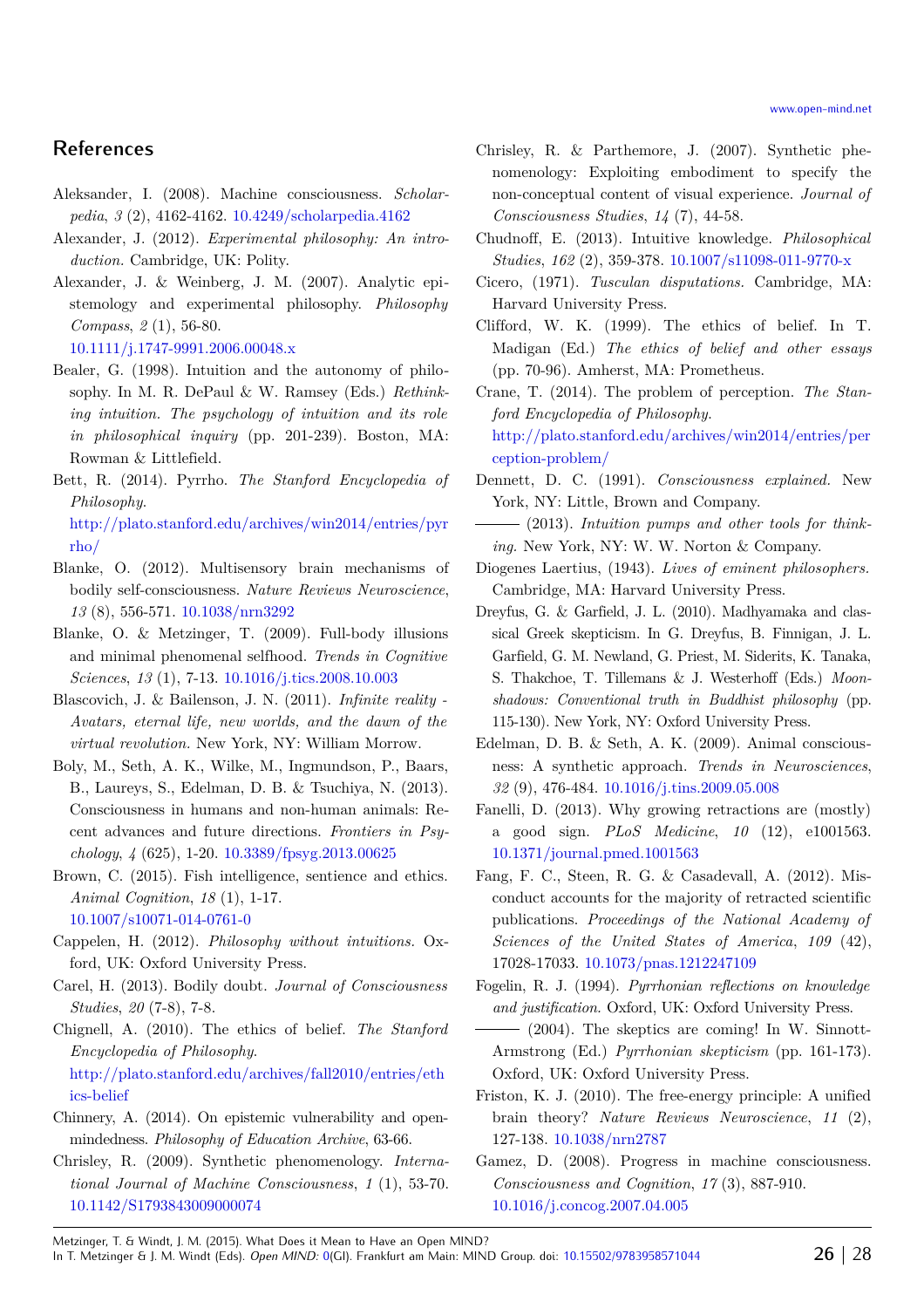- <span id="page-26-27"></span>Geldsetzer, L. (2010). *Nagarjuna: Die Lehre von der Mitte.* Hamburg, GER: Felix Meiner Verlag.
- <span id="page-26-14"></span>Gendler, T. S. & Hawthorne, J. (2010). The real guide to fake barns: A catalogue of gifts for your epistemic enemies. In T. S. Gendler (Ed.) *Intuition, imagination, and philosophical methodology* (pp. 98-115). Oxford, UK: Oxford University Press.
- <span id="page-26-13"></span>Goldman, A. (2010). Social epistemology. *The Stanford Encyclopedia of Philosophy*. [http://plato.stanford.edu/archives/sum2010/entries/ep](http://plato.stanford.edu/archives/sum2010/entries/epistemology-social/) [istemology-social/](http://plato.stanford.edu/archives/sum2010/entries/epistemology-social/)
- <span id="page-26-25"></span>Harnad, S. (2007). Ethics of open access to biomedical research: Just a special case of ethics of open access to research. *Philosophy, Ethics, and Humanities in Medicine*, *2* (1), 31-31. [10.1186/1747-5341-2-31](http://dx.doi.org/10.1186/1747-5341-2-31)
- <span id="page-26-15"></span>Hart, W., Tullett, A., Shreves, W. & Fetterman, Z. (2015). Fueling doubt and openness: Experiencing the unconscious, constructed nature of perception induces uncertainty and openness to change. *Cognition*, *173*, 1-8.
- <span id="page-26-9"></span>Hohwy, J. (2013). *The predictive mind.* Oxford, UK: Oxford University Press.
- <span id="page-26-22"></span>Holland, O., Knight, R. & Newcombe, R. (2007). A robot-based approach to machine consciousness. In A. Chella & R. Manzotti (Eds.) *Artificial consciousness* (pp. 887-910). Exeter, UK: Imprint Academic.
- <span id="page-26-23"></span>Holland, O. & Goodman, R. B. (2003). Robots with internal models: A route to machine consciousness? *Journal of Consciousness Studies*, *10* (4), 77-109.
- <span id="page-26-8"></span><span id="page-26-7"></span>Johnson-Laird, P. N. (1983). *Mental models: Towards a cognitive science of language, inference, and consciousness.* Cambridge, MA: Harvard University Press.
	- (2008). Mental models and deductive reasoning. In J. E. Adler & L. J. Rips (Eds.) *Reasoning: Studies of human inference and its foundations* (pp. 206-222). Cambridge, UK: Cambridge University Press.
- <span id="page-26-18"></span>Juengst, E. T. (1998). What does enhancement mean? In E. Parens (Ed.) *Enhancing human traits: Ethical and social implications* (pp. 29-47). Washington, DC: Georgetown University Press.
- <span id="page-26-12"></span>Klein, P. (2014). Skepticism. *The Stanford Encyclopedia of Philosophy*.

[http://plato.stanford.edu/archives/sum2014/entries/sk](http://plato.stanford.edu/archives/sum2014/entries/skepticism/) [epticism/](http://plato.stanford.edu/archives/sum2014/entries/skepticism/)

- <span id="page-26-6"></span>Knauff, M. (2009). Deductive relational reasoning with mental models and visual images. *Spatial Cognition & Computation*, *9* (2), 109-137. [10.1080/13875860902887605](http://dx.doi.org/10.1080/13875860902887605)
- <span id="page-26-28"></span>Knobe, J. (2015). Philosophers are doing something different now: Quantitative data. *Cognition*, *135*, 36-38.
- <span id="page-26-2"></span>Knobe, J. & Nichols, S. (Eds.) (2008). *Experimental philosophy.* Oxford, UK: Oxford University Press.
- <span id="page-26-26"></span>Kuzminski, A. (2008). *How the ancient Greeks reinvented Buddhism.* Lanham, MD: Lexington Books.
- <span id="page-26-1"></span>Lambie, J. (2014). *How to be critically open-minded: A psychological and historical analysis.* London, UK: Palgrave Macmillan.
- <span id="page-26-11"></span>Landesman, C. (2002). *Skepticism: The central issues.* Oxford, UK: Wiley-Blackwell.
- <span id="page-26-10"></span>Landesman, C. & Meeks, R. (2003). *Philosophical skepticism.* Hoboken, NJ: Wiley Blackwell.

<span id="page-26-24"></span>Ludlow, P. (2013). Aaron Swartz was right. *The Chronicle Review*, *February 25, 2013*. [http://chronicle.com/article/Aaron-Swartz-Was-](http://chronicle.com/article/Aaron-Swartz-Was-Right/137425/)[Right/137425/](http://chronicle.com/article/Aaron-Swartz-Was-Right/137425/)

- <span id="page-26-5"></span>Macpherson, F. (2013). The philosophy and psychology of hallucination: An introduction. In F. Macpherson & D. Platchias (Eds.) *Hallucination: Philosophy and psychology* (pp. 1-38). Cambridge, MA: MIT Press.
- <span id="page-26-19"></span>Merkel, R., Boer, G., Fegert, J., Galert, T., Hartmann, D., Nuttin, B. & Rosahl, S. (2007). *Intervening in the brain: Changing psyche and society.* Berlin, GER: Springer.
- <span id="page-26-21"></span>Metzinger, T. (2000). Introduction: Consciousness research at the end of the twentieth century. In T. Metzinger (Ed.) *Neural correlates of consciousness: Empirical and conceptual questions* (pp. 1-12). Cambridge, MA: MIT Press.

http://mitpress.mit.edu/sites/default/files/titles/content/9780262133708\_sch\_0001.pdf

<span id="page-26-4"></span> (2003). Phenomenal transparency and cognitive self-reference. *Phenomenology and the Cognitive Sciences*, *2*, 353-393.

[10.1023/B:PHEN.0000007366.42918.eb](http://dx.doi.org/10.1023/B:PHEN.0000007366.42918.eb)

- <span id="page-26-16"></span> (2004). *Being no one: The self-model theory of subjectivity.* Cambridge, MA: MIT Press.
- <span id="page-26-20"></span> (2009). *The ego tunnel. The science of the mind and the myth of the self.* New York, NY: Basic Books.
- <span id="page-26-3"></span> (2013a). Why are dreams interesting for philosophers? The example of minimal phenomenal selfhood, plus an agenda for future research. *Frontiers in Psychology*, *4* (476), 1-17. [10.3389/fpsyg.2013.00746](http://dx.doi.org/10.3389/fpsyg.2013.00746)

<span id="page-26-17"></span> (2013b). Two principles of robot ethics. In E. Hilgendorf & J.-P. Günther (Eds.) *Robotik und Gesetzgebung* (pp. 272-286). Baden-Baden, GER: Nomos.

http://www.blogs.uni-

mainz.de/fb05philosophieengl/files/2013/07/Metzinger\_RG\_2013\_penultimate.pdf

<span id="page-26-0"></span> (2013c). Spirituality and intellectual honesty. *Mainz: Self-published*. [10.978.300/0415395](http://dx.doi.org/10.978.300/0415395)